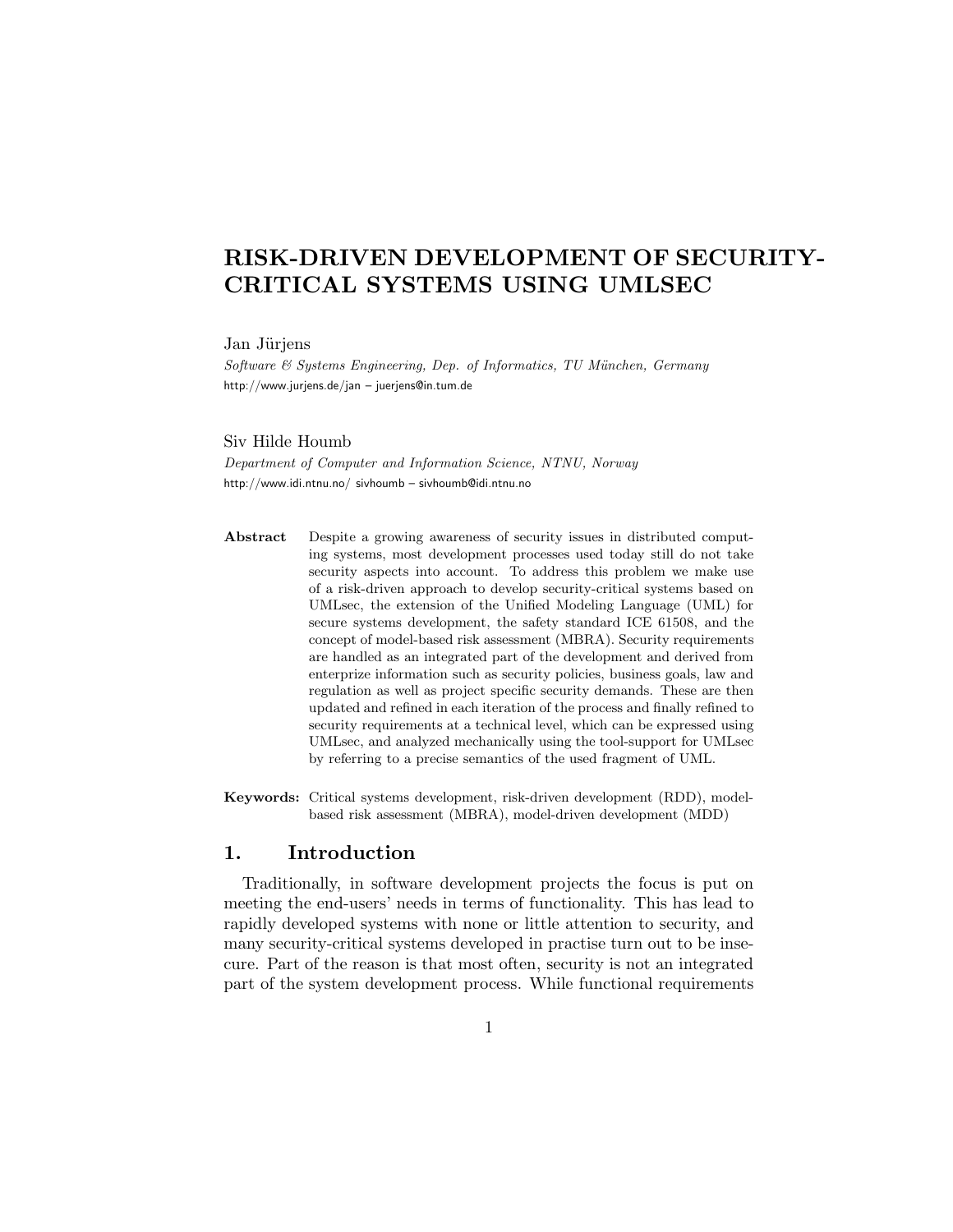are carefully analyzed during system development, non-functional requirements, such as security requirements, are often considered only after the fact. In addition, in practice one has to worry about cost issues and try to achieve an adequate level of security under given time limits and financial constraints.

Lifecycle models and development processes are useful means of describing the various phases of a development project, from the conception of a system to its eventual decommissioning [Lev95]. Several standards exist to guide the development of critical systems, e.g. IEC 61508 [IEC] and the MIL-STD-882B standard [DoD84]. The Australian/New Zealand standard AS/NZS 4360:1999 Risk management [43699] is a general standard targeting risk management. The IST-project CORAS [COR02] is based on the concept of model based risk assessment (MBRA) and has developed an integrated system development and risk management process aiming at security-critical systems. The process is based on AS/NZS 4360, Rational Unified Process (RUP) [Kru99], and the Reference Model for Open Distributed Processes (RM-ODP) [Put00]. The focus is on handling security issues throughout the development process.

In our work we have adapted part of the lifecycle model of IEC 61508 and combined it with the risk management process of AS/NZS4360. Further, we base ourselves on the integrated process of CORAS to support specification of security requirements at an enterprize level, while we use a UML extension for secure systems development, UMLsec [Jür02; Jür03b], to specify security requirements at a technical level, which is then analyzed using tool-support for UMLsec.

This chapter is organized as following. Section 2 presents related work and put the work into context. Section 3 discusses distributed system security, while Section 4 provide a brief description of UMLsec. In Section 5 we discuss security evaluation of UML diagrams and presents the tool supporting security evaluation using UMLsec. Section 6 deals with risk-driven development and provide a brief description of IEC 61508, AS/NZS4360, and the integrated process of CORAS. In Section 7 we present the MBRA development process for security-critical systems, while Section 8 provides an example of how to specify and refine security requirements through the development using the MBRA process. In Section 9, we summarize the main contributions of the chapter.

### **2. Related Work**

There exist a number of specialized risk assessment methodologies for the security domain. Within the domain of health care information systems the British Government's Central Computer and Telecommu-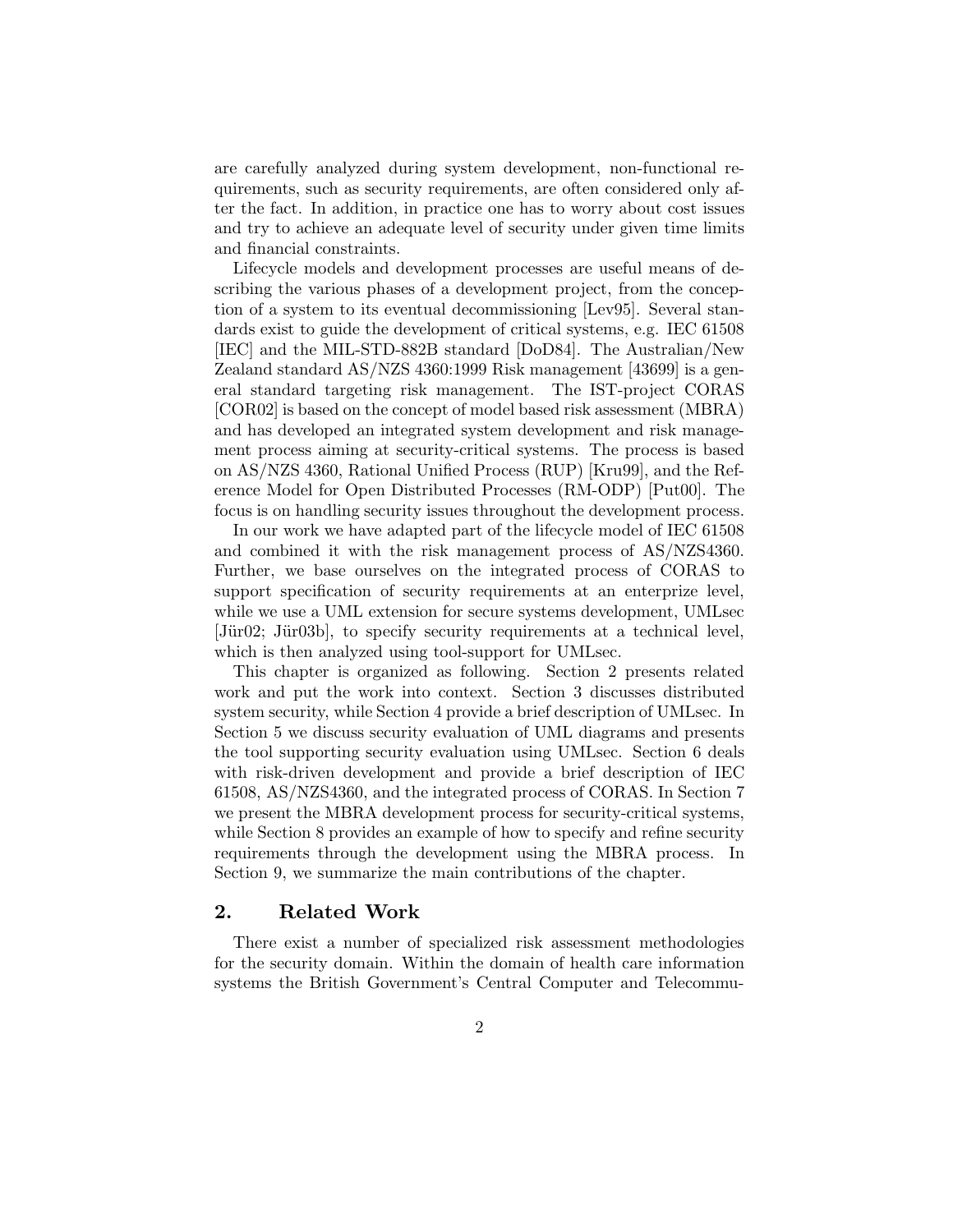nication Agency (CCTA) has developed CRAMM [BD92], CCTA risk analysis and management methodology. CRAMM aims at providing a structured and consistent approach to computer management of all systems. The UK National Health Service considers CRAMM to be the standard for risk analysis within systems supporting health care. However, CRAMM is intended for risk analysis of computerized systems in general.

Reactive System Design Support (RSDS) [LAC00] and Surety Analysis [WCF99] are methodologies integrating modelling and risk analysis methods. RSDS is an integrated modelling and risk analysis toolsupported methodology developed by King's College London and B-Core UK, ltd, while Surety Analysis is a method developed in Sandia National Laboratories, a governmental research organization in the U.S. and aims at the modelling and risk analysis of critical and complex systems. These approaches do not however put particular focus on specification, allocation, and verification of security requirements.

E.B. Fernandez and J.C. Hawkins present in [FH97] an extension of use cases and interaction diagrams to develop distributed system architecture requirements. Among other non-functional requirements they introduce questions for requirements elaboration, like system communication load, fault tolerance, safety, real-time deadlines, and security. However, this work is mainly focused on application examples for use cases in security-critical systems, not on giving a methodology for their development or a concept for their integration with domain models. More generally, there are further approaches to a rigorous development of critical systems based on UML, including [PO01; GFR02] (and other articles in  $[JCF<sup>+</sup>02]$ ).

### **3. Distributed System Security**

We explain a few important recurring security requirements of distributed object-oriented systems which are encapsulated in UML stereotypes and tags in the UMLsec profile by associating formalizations of these requirements (referring to the formal semantics) as constraints with the stereotypes. The formalizations are obtained following standard approaches to formal security analysis.

**Fair exchange** When trading goods electronically, the requirement fair exchange postulates that the trade is performed in a way that prevents both parties from cheating. If for example the buyer has to make a prepayment, he should be able to prove having made the payment and to reclaim the money if that good is subsequently not delivered.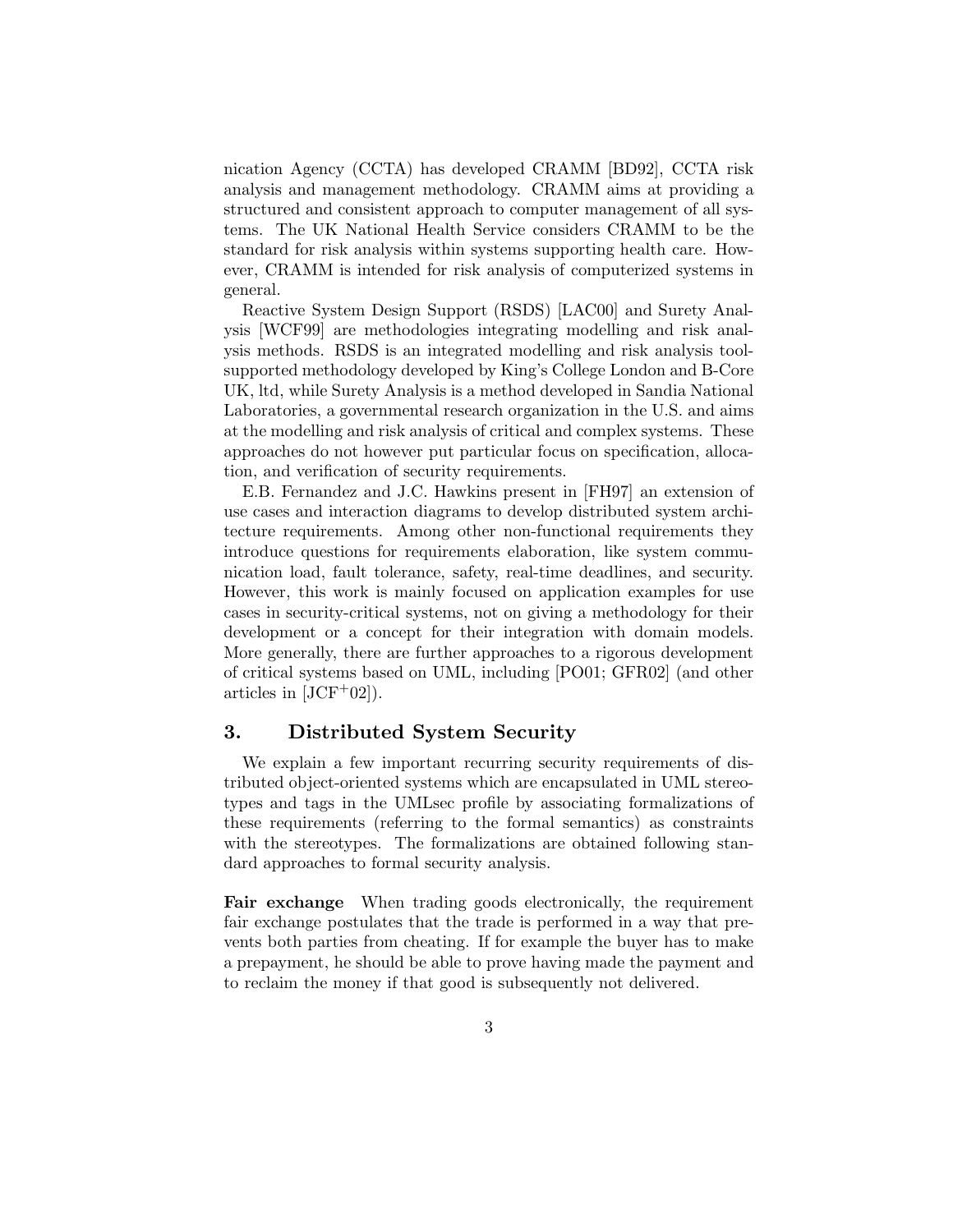**Non-repudiation** One way of providing fair exchange is by using the security requirement of *non-repudiation* of some action, which means that this action cannot subsequently be denied successfully. That is, the action is *provable*, usually wrt. some trusted third party.

**Secure logging** For fraud prevention in electronic business transactions, and in particular to ensure non-repudiation, one often makes use of auditing. Here the relevant security requirement represents that the auditing data is, at each point during the transaction of the system, consistent with the actual state of the transaction (to avoid the possibility of fraud by interrupting the transaction).

**Guarded access** One of the main security mechanisms is access control, which ensures that only legitimate parties have access to a securityrelevant part of the system. Sometimes access control is enforced by *guards*.

**Secure information flow** Where trusted parts of a system interact with untrusted parts, one has to ensure that there is no indirect leakage of sensitive information from a trusted to an untrusted parties. The relevant formal security requirement on the flow of information in the system is called secure information flow. Trusted parts of a system are often marked as "high", untrusted parts as "low".

**Secrecy and Integrity** Two of the main data security requirements are *secrecy* (or *confidentiality*; meaning that some information can be *read* only by legitimate parties) and *integrity* (some information can be *modified* only by legitimate parties).

**Secure communication link** Sensitive communication between different parts of a system needs to be protected. The relevant requirement of a *secure communication link* is here assumed to provide secrecy and integrity for the data in transit.

For UMLsec, we give validation rules that evaluate a model with respect to listed security requirements. Many security requirements target the behavior of a system in interaction with its environment and potential adversaries. To verify these requirements, we use the formal semantics defined in Section 5.

### **4. UMLsec**

We recall the fragment of UMLsec needed in our context. More details can be found in [Jür02; Jür03b]. UMLsec allows one to express security-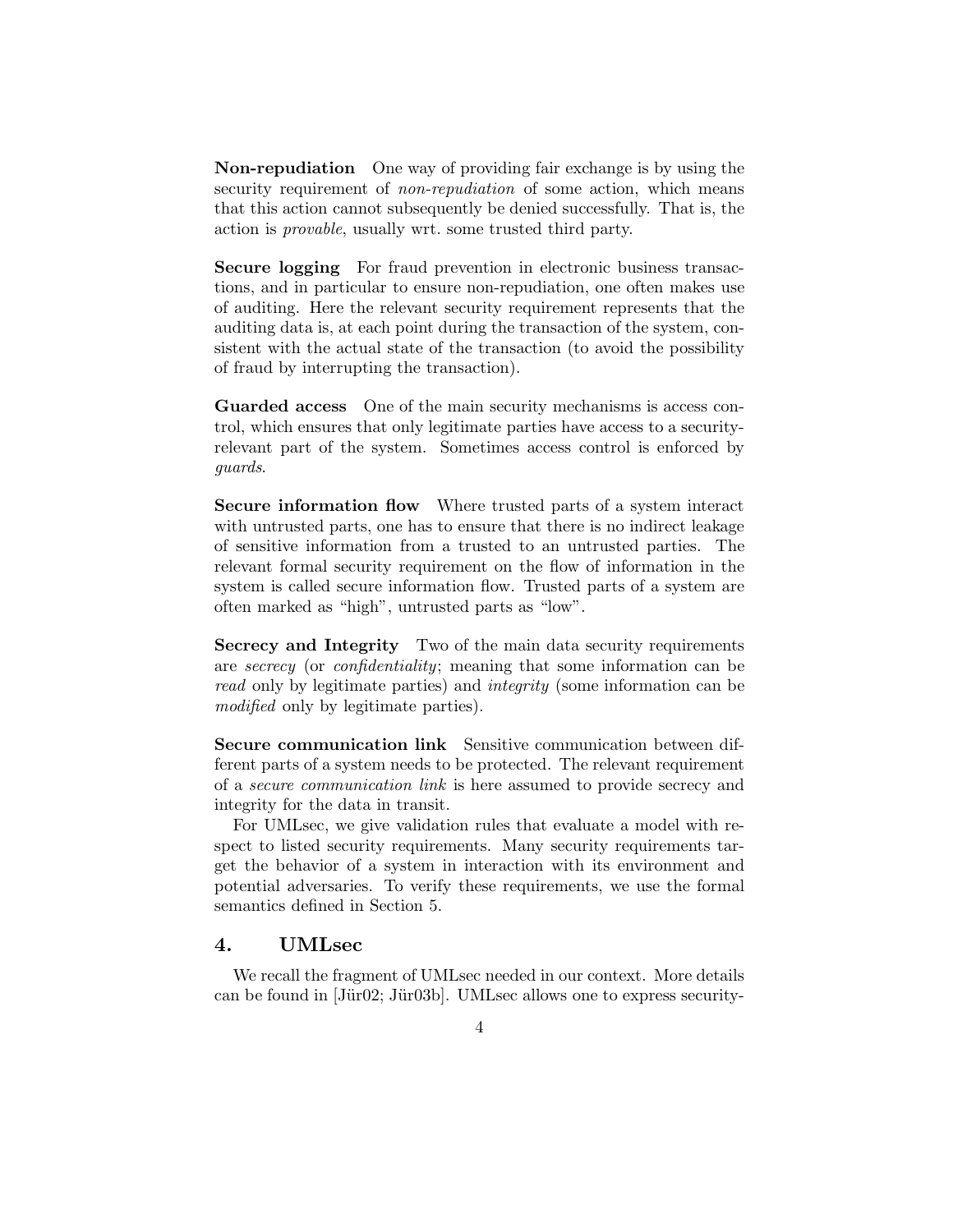| Stereotype    | Base Class | Tags        | Constraints                                                                 | Description            |
|---------------|------------|-------------|-----------------------------------------------------------------------------|------------------------|
| secrecy       | dependency |             |                                                                             | assumes secrecy        |
| integrity     | dependency |             |                                                                             | assumes integrity      |
| critical      | object,    | secrecy,    |                                                                             | critical object        |
|               | subsystem  | integrity   |                                                                             |                        |
| secure links  | subsystem  |             | dependency security                                                         | enforces secure        |
|               |            |             | matched by links                                                            | communication links    |
| secure        | subsystem  |             | $\langle \langle$ call $\rangle$ , $\langle \langle$ send $\rangle$ respect | structural interaction |
| dependency    |            |             | data security                                                               | data security          |
| data          | subsystem  |             | provides                                                                    | basic datasec          |
| security      |            |             | data sec.                                                                   | requirements           |
| fair exchange | subsystem  | start, stop | after start                                                                 | enforce fair           |
|               |            |             | eventually reach stop                                                       | exchange               |

*Figure 1.* Some UMLsec stereotypes

related information within the diagrams in a UML system specification. The extension is given in form of a UML profile using the standard UML extension mechanisms. *Stereotypes* are used together with *tags* to formulate security requirements and assumptions on the system environment; *constraints* give criteria that determine whether the requirements are met by the system design.

Stereotypes define new types of modelling elements extending the semantics of existing types or classes in the UML metamodel. Their notation consists of the name of the stereotype written in double angle brackets  $\langle \rangle$ , attached to the extended model element. This model element is then interpreted according to the meaning ascribed to the stereotype.

One way of explicitly defining a property is by attaching a *tagged value* to a model element. A tagged value is a name-value pair, where the name is referred to as the *tag*. The corresponding notation is {*tag=value*} with the tag name tag and a corresponding *value* to be assigned to the tag.

Another way of adding information to a model element is by attaching *Constraints* to refine its semantics. Stereotypes can be used to attach tagged values and constraints as pseudo-attributes of the stereotyped model elements.

In Figure 1 we give the relevant fragment of the list of stereotypes from UMLsec, together with their tags and constraints.

We shortly explain the use of the stereotypes and tags given in Figure 1. More information can be found in  $[\text{Jür02}; \text{Jür03b}].$ 

**critical** This stereotype labels objects that are critical in some way, which is specified in more detail using the corresponding tags. The tags are *{***secrecy***}* and *{***integrity***}*. The values of the first two are the names of expressions or variables (that is, attributes or mes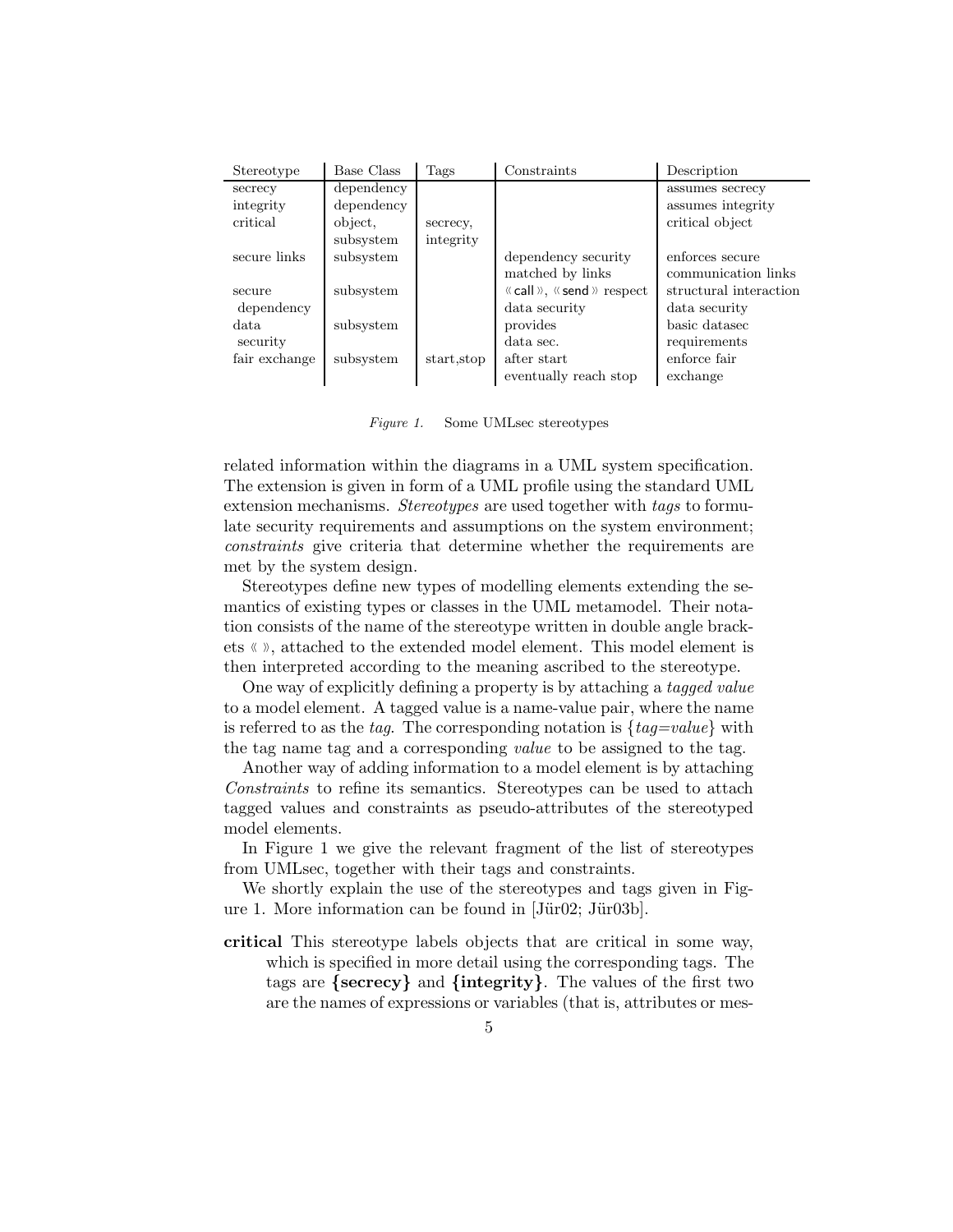sage arguments) of the current object the secrecy (resp. integrity) of which is supposed to be protected.

- **secure links** This stereotype on subsystems containing deployment diagrams is used to ensure that security requirements on the communication are met by the physical layer.
- **secure dependency** This stereotype on subsystems containing static structure diagrams ensures that the «call» and «send» dependencies between objects or subsystems respect the security requirements on the data that may be communicated across them, as given by the tags  $\{$  secrecy $\}$  and  $\{$  integrity $\}$  of the stereotype  $\%$  critical  $\%$ .
- **fair exchange** This stereotype of (instances of) subsystems has associated tags *start* and *stop* taking names of states as values. The associated constraint requires that, whenever a *start* state in the contained activity diagram is reached, then eventually a *stop* state will be reached.

## **5. Security evaluation of UML diagrams using formal semantics**

For some of the constraints used to define the UMLsec extensions we need to refer to a precisely defined semantics of behavioral aspects, because verifying whether they hold for a given UML model may be mathematically non-trivial. Firstly, the semantics is used to define these constraints in a mathematically precise way. Secondly, in ongoing work, we are developing mechanical tool support for analyzing UML specifications (for example in [Sha03; Men], and a few other student projects). For this, a precise definition of the meaning of the specifications is necessary, and it is useful to formulate this as a formal model for future reference before coding it up. For security analysis, the security-relevant information from the security-oriented stereotypes is then incorporated.

Note that because of the complexities of the UML, it would take up too much space to recall our formal semantics here completely. Instead, we just define precisely and explain the interfaces of the semantics that we need here to define the UMLsec profile. More details on the formal semantics can be found in [Jür03b]. Our formal semantics of a simplified fragment of UML using Abstract State Machines (ASMs) includes the following kinds of diagrams:

**Class diagrams** define the static class structure of the system: classes with attributes, operations, and signals and relationships between classes. On the instance level, the corresponding diagrams are called *object diagrams*.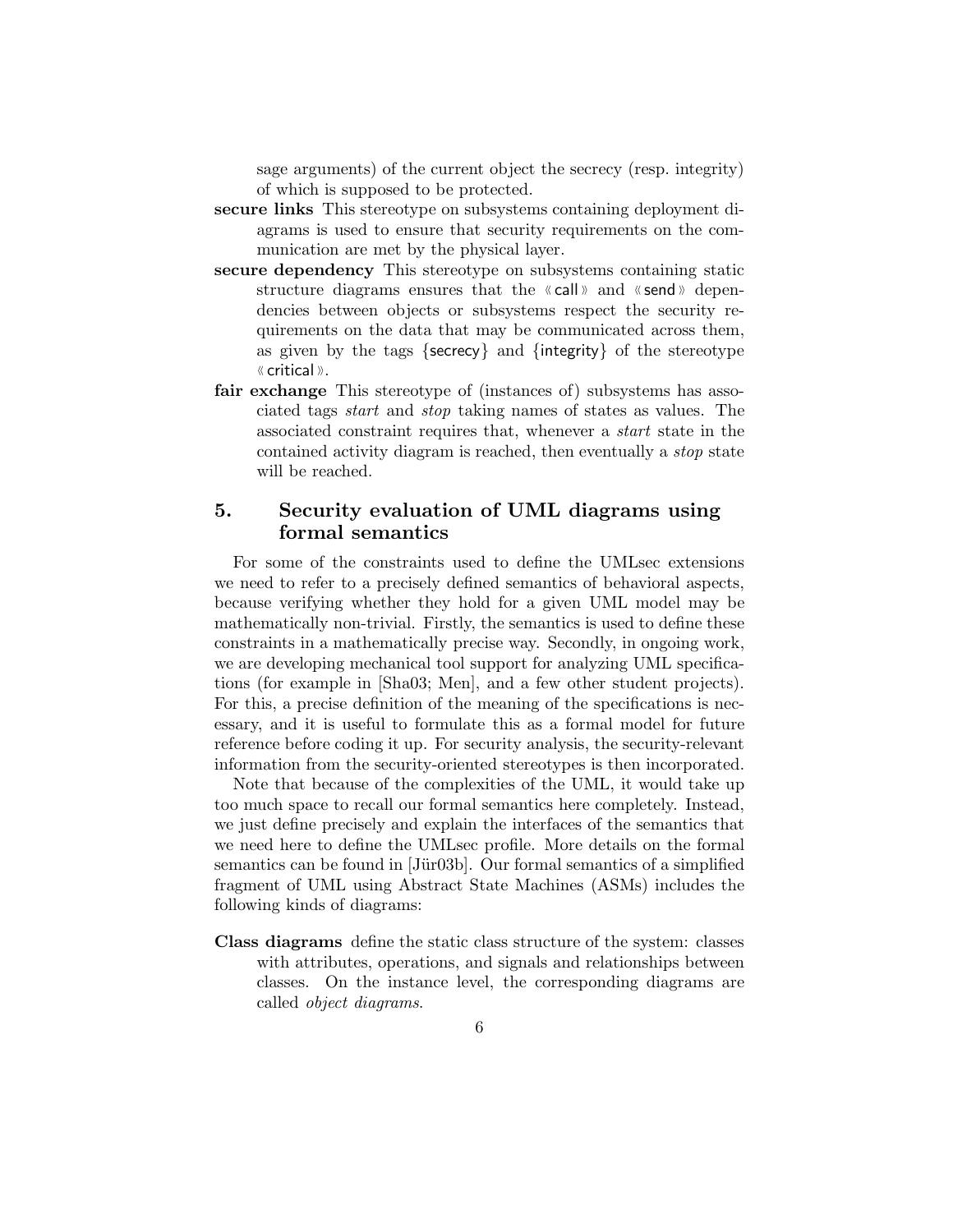- **Statechart diagrams** (or *state diagrams*) give the dynamic behavior of an individual object or component: events may cause a change in state or an execution of actions.
- **Sequence diagrams** describe interaction between objects or system components via message exchange.
- **Activity diagrams** specify the control flow between several components within the system, usually at a higher degree of abstraction than statecharts and sequence diagrams. They can be used to put objects or components in the context of overall system behavior or to explain use cases in more detail.
- **Deployment diagrams** describe the physical layer on which the system is to be implemented.
- **Subsystems** (a certain kind of *packages*) integrate the information between the different kinds of diagrams and between different parts of the system specification.

There is another kind of diagrams, the use case diagrams, which describe typical interactions between a user and a computer system. They are often used in an informal way for negotiation with a customer before a system is designed. We will not use it in the following. Additionally to sequence diagrams, there are *collaboration diagrams*, which present similar information. Also, there are *component diagrams*, presenting part of the information contained in deployment diagrams.

The used fragment of UML is simplified significantly to keep a formal treatment that is necessary for some of the more subtle security requirements feasible and to allow model-checking of UML specifications. Note also that in our approach we identify system objects with UML objects, which is suitable for our purposes. Also, as with practical all analysis methods, also in the real-time setting [Wat02], we are mainly concerned with instance-based models.

Although simplified, our choice of a subset of UML is reasonable for our needs, as we have demonstrated in several industrial case-studies (some of which are documented in  $[\text{Jür03b}]$ ).

The formal semantics for subsystems incorporates the formal semantics of the diagrams contained in a subsystem. Although restricted in several ways (see [Jür03b]) any one time an object's behavior is represented by only one diagram in the formal semantics

models actions and internal activities explicitly (rather than treating them as atomic given events), in particular the operations and the parameters employed in them,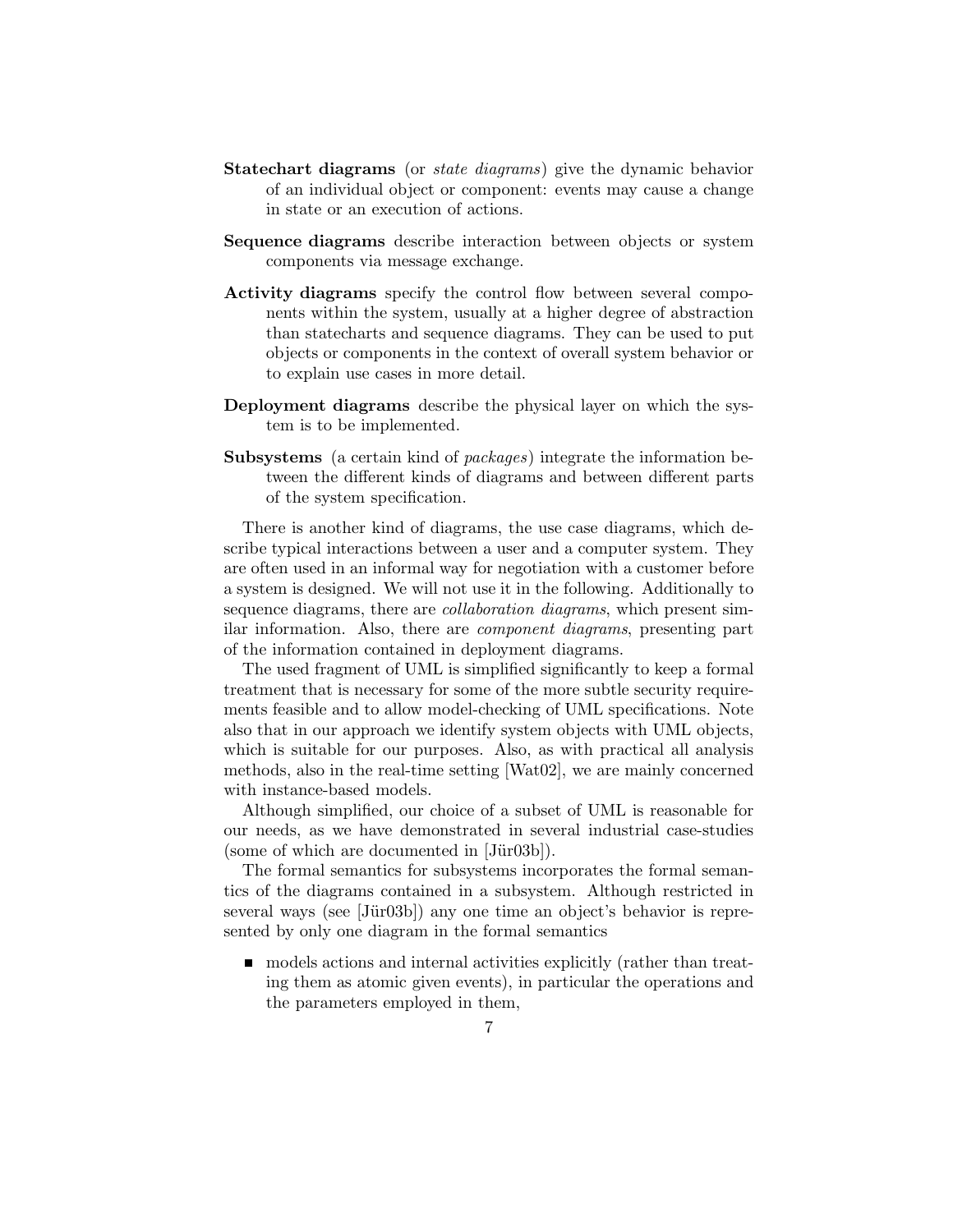- provides passing of messages with their parameters between objects or components specified in different diagrams, including a dispatching mechanism for events and the handling of actions, and thus
- allow in principle whole specification documents to be based on a formal foundation.

In particular, we can compose subsystems by including them into other subsystems. It prepares the ground for the tool-support based on this precise semantics.

Objects, and more generally system components, can communicate by exchanging messages. These consist of the message name, and possibly arguments to the message, which will be assumed to be elements of the set. Message names may be prefixed with object or subsystem instance names. Each object or component may receive messages received in an input queue and release messages to an output queue.

In our model, every object or subsystem instance *O* has associated multi-sets in $\mathsf{Qu}_O$  and out $\mathsf{Qu}_O$  (*event queues*). Then our formal semantics models sending a message  $msg = op(exp_1, \ldots, exp_n) \in$ **Events** from an object or subsystem instance *S* to an object or subsystem instance *R* as follows:

- (1) *S* places the message *R.msg* into its multi-set outQu<sub>S</sub>.
- (2) A scheduler distributes the messages from out-queues to the intended in-queues (while removing the message head); in particular, *R.msg* is removed from outQu<sub>S</sub> and *msg* added to  $\mathsf{inQu}_R$ .
- (3) *R* removes *msg* from its in-queue and processes its content.

In the case of operation calls, we also need to keep track of the sender to allow sending return signals. This way of modelling communication allows for a very flexible treatment; for example, we can modify the behavior of the scheduler to take account of knowledge on the underlying communication layer.

At the level of single objects, behavior is modelled using statecharts, or (in special cases such as protocols) possibly as using sequence diagrams. The internal activities contained at states of these statecharts can again be defined each as a statechart, or alternatively, they can be defined directly using ASMs.

Using subsystems, one can then define the behavior of a system component *C* by including the behavior of each of the objects or components directly contained in *C*, and by including an activity diagram that coordinates the respective activities of the various components and objects.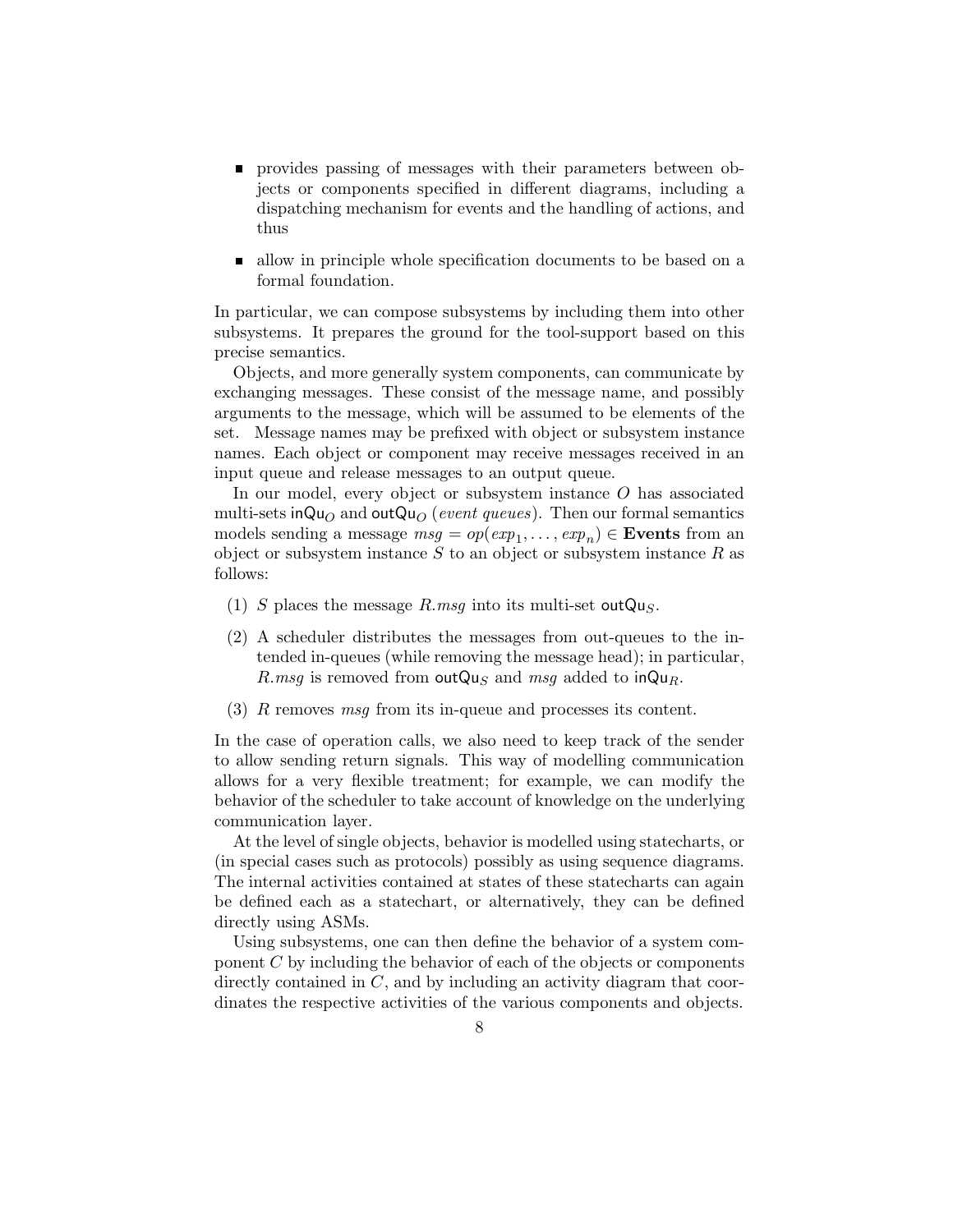Thus for each object or component *C* of a given system, our semantics defines a function  $\llbracket C \rrbracket$  () which

- takes a multi-set *I* of input messages and a component state *S* and
- outputs a set  $\llbracket C \rrbracket (I, S)$  of pairs  $(O, T)$  where  $O$  is a multi-set of output messages and *T* the new component state (it is a *set* of pairs because of the non-determinism that may arise)

together with an *initial state*  $S_0$  of the component.

Specifically, the behavioral semantics  $\llbracket D \rrbracket$  of a statechart diagram *D* models the run-to-completion semantics of UML statecharts. As a special case, this gives us the semantics for activity diagrams. Any sequence diagram  $\overline{S}$  gives us the behavior  $[\![\mathcal{S}\mathcal{L}]\!]($  of each contained component *C*.

Subsystems group together diagrams describing different parts of a system: a system component  $\mathcal C$  given by a subsystem  $\mathcal S$  may contain subcomponents  $C_1, \ldots, C_n$ . The behavioral interpretation  $\llbracket \mathcal{S} \rrbracket$  () of S is defined as follows:

- **(1)** It takes a multi-set of input events.
- **(2)** The events are distributed from the input multi-set and the link queues connecting the subcomponents and given as arguments to the functions defining the behavior of the intended recipients in  $S$ .
- **(3)** The output messages from these functions are distributed to the link queues of the links connecting the sender of a message to the receiver, or given as the output from  $\llbracket \mathcal{S} \rrbracket$  () when the receiver is not part of  $S$ .

When performing security analysis, after the last step, the adversary model may modify the contents of the link queues in a certain way, which is explained in the next section.

## **5.1. Security analysis of UML diagrams**

Our modular UML semantics allows a rather natural modelling of potential adversary behavior. We can model specific types of adversaries that can attack different parts of the system in a specified way. For example, an attacker of type *insider* may be able to intercept the communication links in a company-wide local area network. We model the actual behavior of the adversary by defining a class of ASMs that can access the communication links of the system in a specified way. To evaluate the security of the system with respect to the given type of adversary, we consider the joint execution of the system with any ASM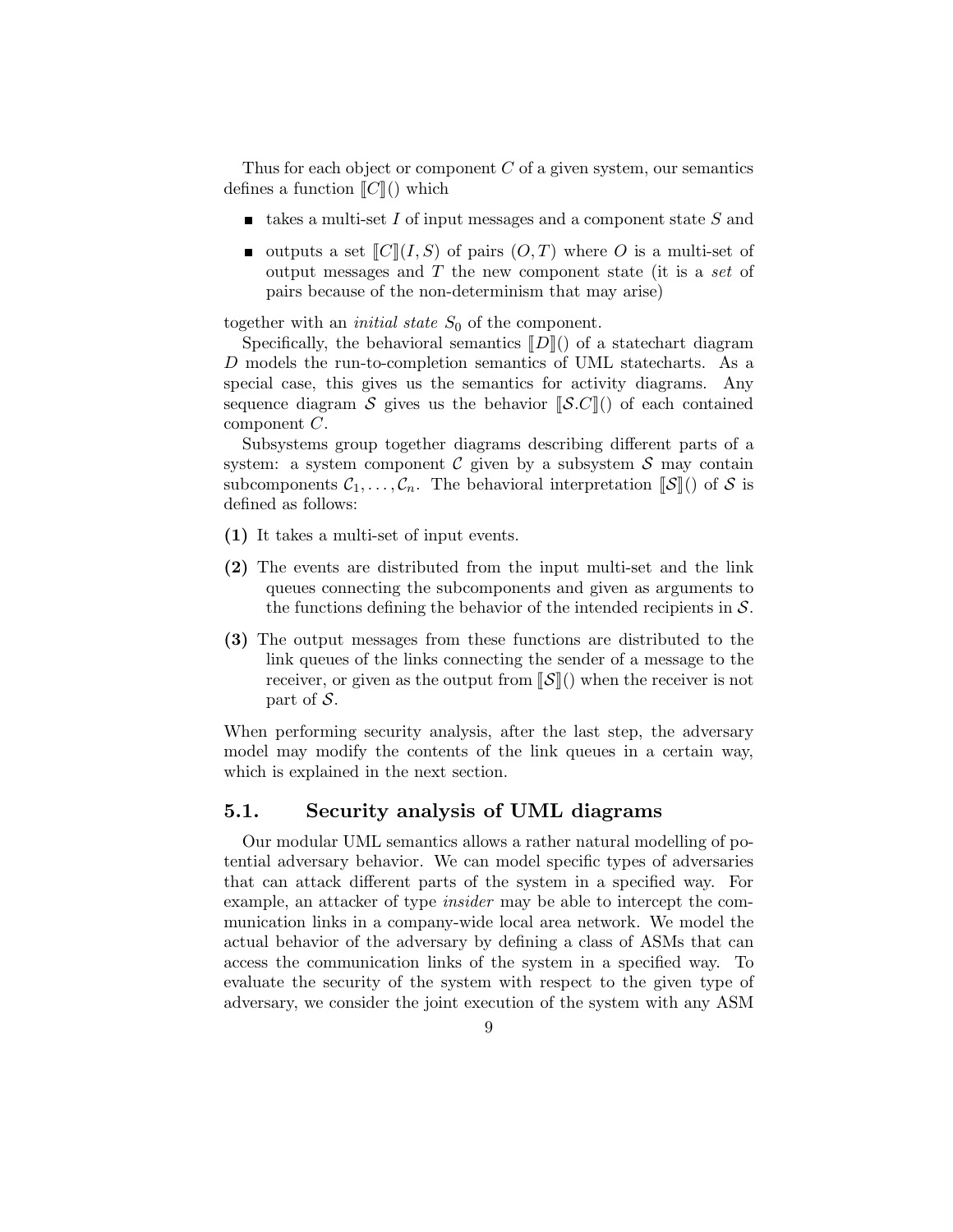in this class. This way of reasoning allows an intuitive formulation of many security properties. Since the actual verification is rather indirect this way, we also give alternative intrinsic ways of defining security properties below, which are more manageable, and show that they are equivalent to the earlier ones.

Thus for a security analysis of a given UMLsec subsystem specification  $S$ , we need to model potential adversary behavior. We model specific types of adversaries that can attack different parts of the system in a specified way. For this we assume a function  $\mathsf{Threats}_A(s)$  which takes an *adversary type A* and a stereotype *s* and returns a subset of {delete*,*read*,* insert*,* access} (*abstract threats*). These functions arise from the specification of the physical layer of the system under consideration using deployment diagrams, as explained in Sect. 4. For a link *l* in a deployment diagram in S, we then define the set threats ${}_{A}^{S}(l)$  of *concrete threats* to be the smallest set satisfying the following conditions:

If each node *n* that *l* is contained in<sup>1</sup> carries a stereotype  $s_n$  with  $\textsf{access} \in \textsf{Threats}_A(s_n)$  then:

- **■** If *l* carries a stereotype *s* with delete  $\in$  Threats<sub>*A*</sub>(*s*) then delete  $\in$ threats ${}_{A}^{\mathcal{S}}(l)$ .
- **If** *l* carries a stereotype *s* with insert ∈ Threats<sub>*A*</sub>(*s*) then insert ∈ threats ${}_{A}^{\mathcal{S}}(l)$ .
- If *l* carries a stereotype *s* with read  $\in$  Threats<sub>*A*</sub>(*s*) then read  $\in$ threats ${}_{A}^{\mathcal{S}}(l)$ .
- If *<sup>l</sup>* is connected to a node that carries a stereotype *<sup>t</sup>* with access <sup>∈</sup>  $\text{Threats}_{A}(t)$  then  $\{\text{delete}, \text{insert}, \text{read}\} \subseteq \text{threads}_{A}^{\tilde{S}}(l).$

The idea is that threats ${}_{A}^{A}(x)$  specifies the *threat scenario* against a component or link  $x$  in the ASM system  $A$  that is associated with an adversary type *A*. On the one hand, the threat scenario determines, which data the adversary can obtain by *accessing* components, on the other hand, it determines, which actions the adversary is permitted by the threat scenario to apply to the concerned links. delete means that the adversary may delete the messages in the corresponding link queue, read allows him to read the messages in the link queue, and insert allows him to insert messages in the link queue.

Then we model the actual behavior of an adversary of type *A* as a *type A adversary machine*. This is a state machine which has the following data:

<sup>&</sup>lt;sup>1</sup>Note that nodes and subsystems may be nested one in another.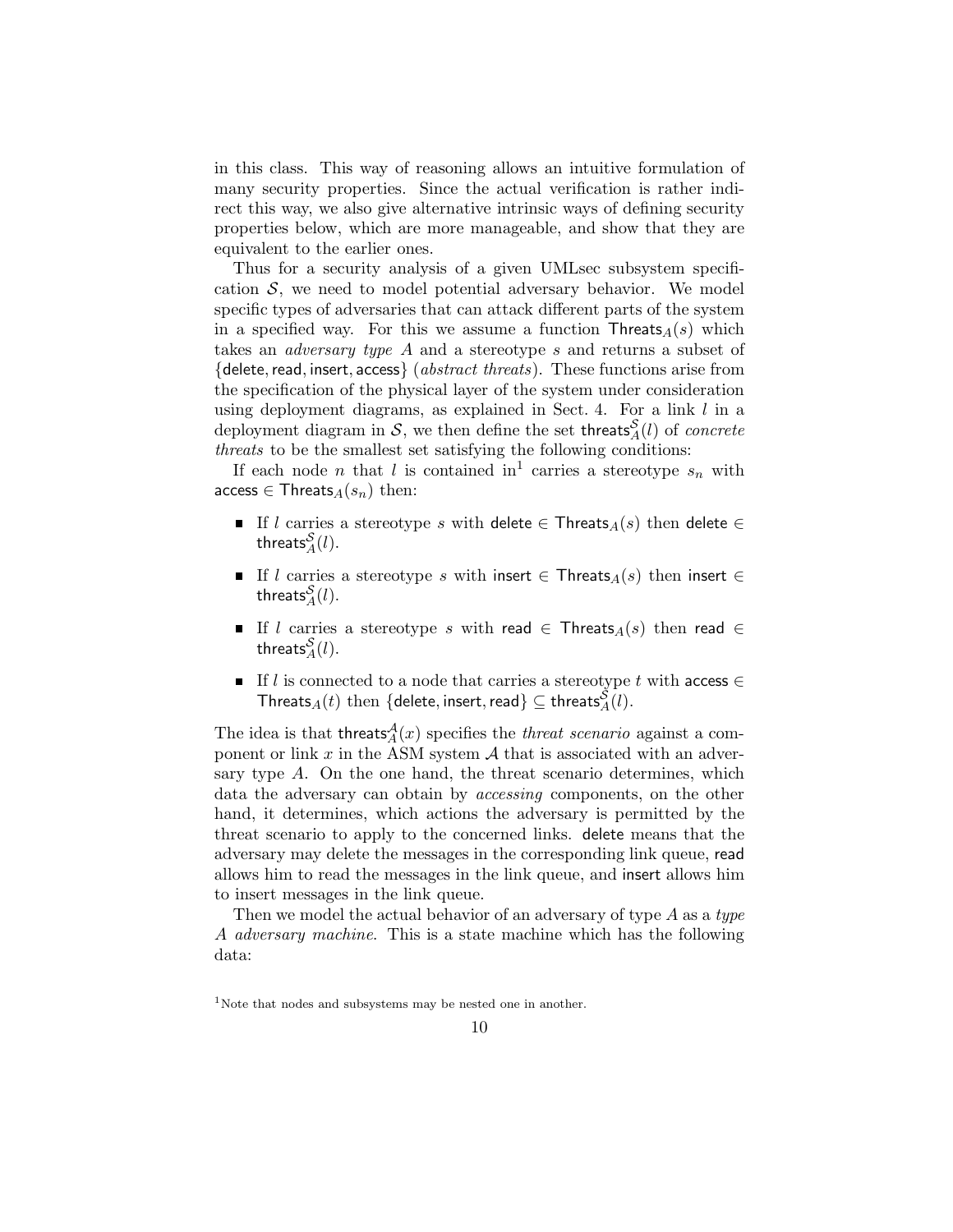- a control state control  $\in$  State,
- a set of *current adversary knowledge*  $\mathcal{K} \subseteq \mathbf{Exp}$ , and  $\blacksquare$
- for each possible control state  $c \in$  State and set of knowledge  $K \subseteq \mathbf{Exp}$ , we have
	- **–** a set Delete*c,K* which may contain the name of any link *l* with  $\mathsf{delete} \in \mathsf{threads}_A^\mathcal{S}(l)$
	- $-$  a set Insert<sub>c,K</sub> which may contain any pair  $(l, E)$  where *l* is the name of a link with insert  $\in$  threats ${}_{A}^{\mathcal{S}}(l)$ , and  $E \in \mathcal{K}$ , and
	- **–** a set newState*c,k* ⊆ State of states.

The machine is executed from a specified initial state control  $:=$ control<sub>0</sub> with a specified *initial knowledge*  $K := K_0$  iteratively, where each iteration proceeds according to the following steps:

- (1) The contents of all link queues belonging to a link *l* with read  $\in$ threats ${}_{A}^{\mathcal{S}}(l)$  are added to  $\mathcal{K}.$
- (2) The content of any link queue belonging to a link  $l \in \mathsf{Delete}_{\mathsf{control}, \mathcal{K}}$ is mapped to  $\emptyset$ ,.
- (3) The content of any link queue belonging to a link *l* is enlarged with all expressions *E* where  $(l, E) \in$  Insert<sub>control, $\mathcal{K}$ .</sub>
- (4) The next control state is chosen non-deterministically from the set newStatecontrol*,K*.

The set  $\mathcal{K}_0$  of initial knowledge contains all data values  $v$  given in the UML specification under consideration for which each node *n* containing *v* carries a stereotype  $s_n$  with access  $\in$  Threats $_A(s_n)$ . In a given situation,  $\mathcal{K}_0$  may also be specified to contain additional data (for example, public encryption keys).

Note that an adversary *A* able to remove all values sent over the link *l* (that it, delete<sub>*l*</sub> ∈ threats ${}_{A}^{S}(l)$ ) may not be able to selectively remove a value *e* with known meaning from *l*: For example, the messages sent over the Internet within a virtual private network are encrypted. Thus, an adversary who is unable to break the encryption may be able to delete all messages undiscrimatorily, but not a single message whose meaning would be known to him.

To evaluate the security of the system with respect to the given type of adversary, we then define the *execution of the subsystem* S *in presence*  $of$   $an$   $adversary$   $of$   $type$   $A$  to be the function  $[\![\mathcal{S}]\!]_A()$  defined from  $[\![\mathcal{S}]\!]()$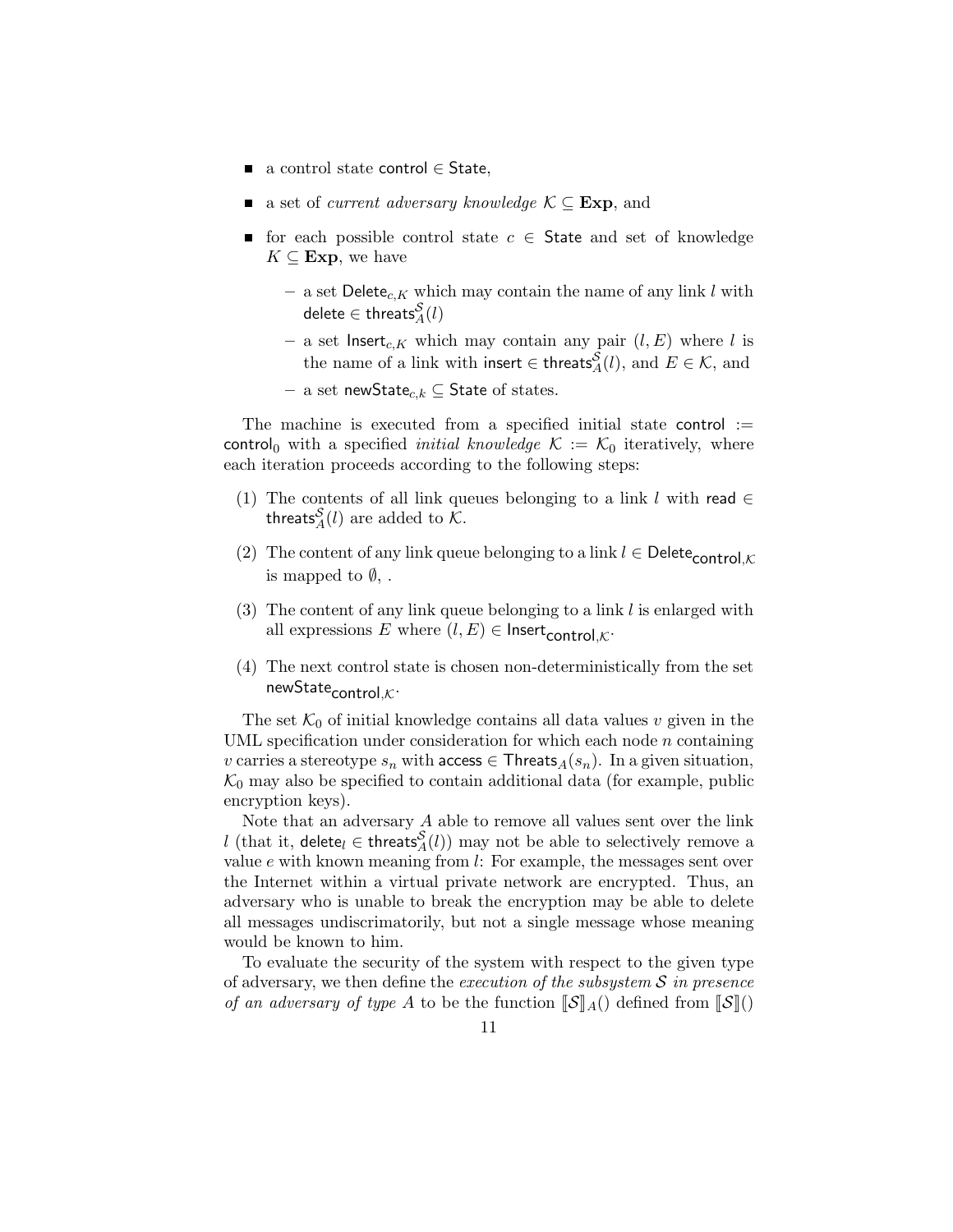by applying the modifications from the adversary machine to the link queues as a fourth step in the definition of  $\llbracket \mathcal{S} \rrbracket$ () as follows:

**(4)** The type *A* adversary machine is applied to the link queues as detailed above.

Thus after each iteration of the system execution, the adversary may non-deterministically change the contents of link queues in a way depending on the level of physical security as described in the deployment diagram (see Sect. 4).

There are results which simplify the analysis of the adversary behavior defined above, which are useful for developing mechanical tool support, for example to check whether the security properties secrecy and integrity (see below) are provided by a given specification. These are beyond the scope of the current paper and can be found in  $[\text{Jür03b}]$ .

One possibility to specify security requirements is to define an idealized system model where the required security property evidently holds (for example, because all links and components are guaranteed to be secure by the physical layer specified in the deployment diagram), and to prove that the system model under consideration is behaviorally equivalent to the idealized one, using a notion of behavioral equivalence of UML models. This is explained in detail in [Jür03b].

In the following subsection, we consider alternative ways of specifying the important security properties secrecy and integrity which do not require one to explicitly construct such an idealized system and which are used in the remaining parts of this paper.

## **5.2. Important security properties**

The formal definition of the two main security properties secrecy and integrity considered in this section follow the standard approach of [DY83] and are defined in an intuitive way by incorporating the attacker model.

**Secrecy** The formalization of secrecy used in the following relies on the idea that a process specification preserves the secrecy of a piece of data *d* if the process never sends out any information from which *d* could be derived, even in interaction with an adversary. More precisely, *d* is leaked if there is an adversary of the type arising from the given threat scenario that does not initially know *d* and an input sequence to the system such that after the execution of the system given the input in presence of the adversary, the adversary knows *d* (where "knowledge", "execution" etc. have to be formalized). Otherwise, *d* is said to be kept secret.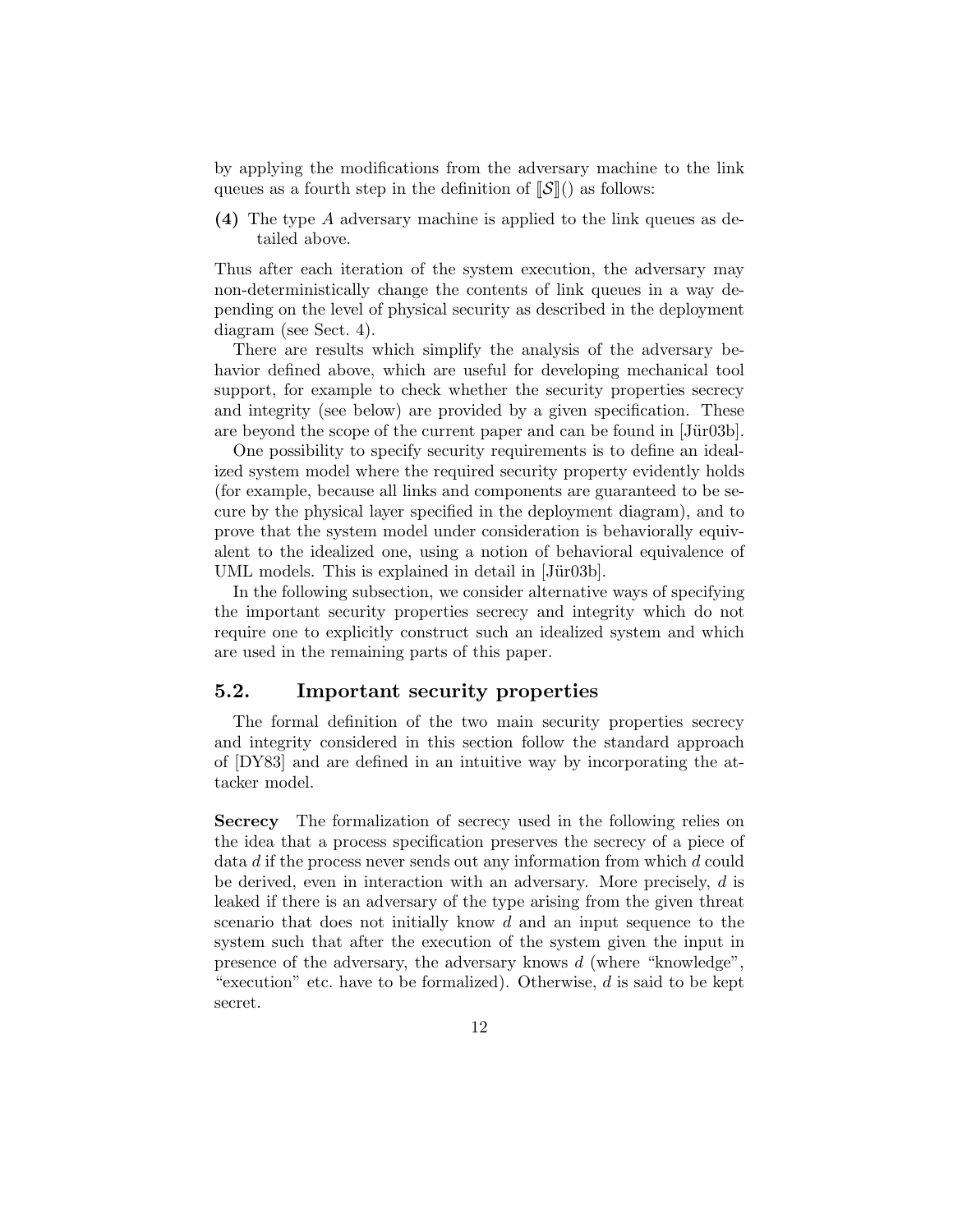Thus we come to the following definition.

**Definition 1** *We say that a subsystem* S preserves the secrecy *of an expression E from adversaries of type A if E never appears in the knowledge set*  $K$  *of*  $A$  *during execution of*  $\llbracket S \rrbracket_A()$ *.* 

This definition is especially convenient to verify if one can give an upper bound for the set of knowledge  $K$ , which is often possible when the security-relevant part of the specification of the system  $\mathcal S$  is given as a sequence of command schemata of the form *await event e – check condition g – output event e'* (for example when using UML sequence diagrams or statecharts for specifying security protocols, see Sect. 4).

#### **Examples.**

- The system that sends the expression  ${m}_{K}$  ::  $K \in \mathbf{Exp}$  over an unprotected Internet link does not preserve the secrecy of *m* or *K* against attackers eavesdropping on the Internet, but the system that sends  ${m_K$  (and nothing else) does, assuming that it preserves the secrecy of *K* against attackers eavesdropping on the Internet.
- $\blacksquare$  The system that receives a key *K* encrypted with its public key over a dedicated communication link and sends back  ${m}_{K}$  over the link does not preserve the secrecy of *m* against attackers eavesdropping on and inserting messages on the link, but does so against attackers that cannot insert messages on the link.

**Integrity** The property integrity can be formalized similarly: If during the execution of the considered system, a system variable gets assigned a value initially only known to the adversary, then the adversary must have caused this variable to contain the value. In that sense the integrity of the variable is violated. (Note that with this definition, integrity is also viewed as violated if the adversary as an honest participant in the interaction is able to change the value, so the definition may have to be adapted in certain circumstances; this is, however, typical for formalizations of security properties.) Thus we say that a system preserves the integrity of a variable *v* if there is no adversary *A* such that at some point during the execution of the system with *A*, *v* has a value  $i_0$  that is initially known only to  $A$ .

**Definition 2** *We say that a subsystem* S preserves the integrity *of an attribute* a *from adversaries of type A with initial knowledge*  $K_0$  *if during*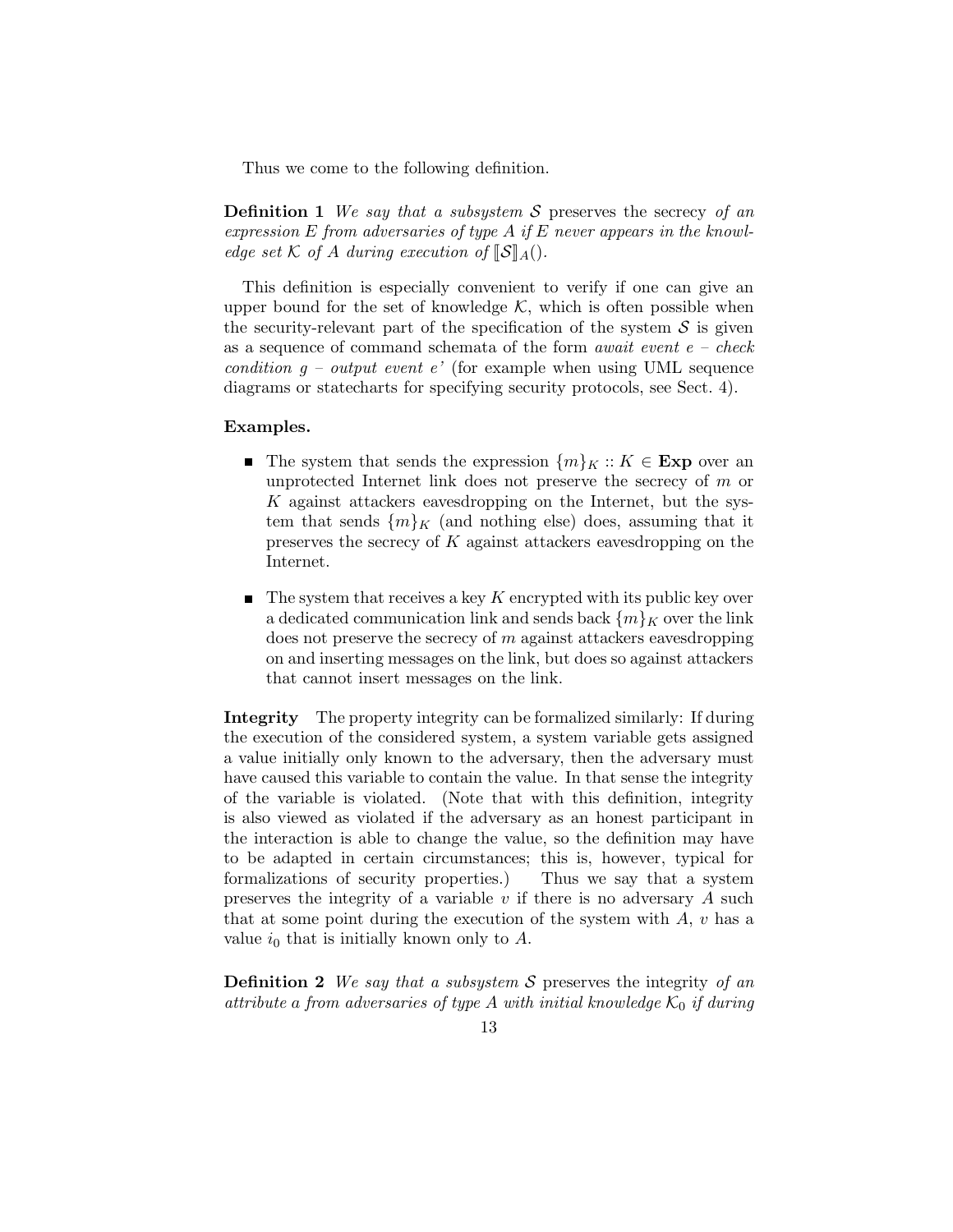$\mathcal{E}$  *execution of*  $\llbracket \mathcal{S} \rrbracket_A()$ *, the attribute a never takes on a value appearing in*  $\mathcal{K}_0$  *but not in the specification*  $\mathcal{S}$ *.* 

The idea of this definition is that  $S$  preserves the integrity of  $\alpha$  if no adversary can make *a* take on a value initially only known to him, in interaction with  $A$ . Intuitively, it is the "opposite" of secrecy, in the sense that secrecy prevents the flow of information from protected sources to untrusted recipients, while integrity prevents the flow of information in the other direction. Again, it is a relatively simple definition, which may however not prevent implicit flows of information.

#### **5.3. Tool support**

Security validation in our approach is performed through mechanical analysis that validates the fulfilment of the constraints of the security requirements, as those associated with the stereotypes defined in Section 4. A first version has been demonstrated at [Jür03a]. The tool works with UML 1.4 models, which can be stored in a XMI 1.2 (XML Metadata Interchange) format by a number of existing UML design tools. To avoid processing UML models directly on the XMI level, the MDR (Meta-Data Repository, http://mdr.netbeans.org) is used, which allows one to operate directly on the UML concept level (as used by e.g. the UML CASE tool Poseidon, http://www.gentleware.com). The MDR library implements repository for any model described by a modelling language compliant to the MOF (Meta Object Facility).

Figure 2 illustrates the functionality of the tool. The developer creates a model and stores it in the UML 1.4 / XMI 1.2 file format. The file is imported by the tool into the internal MDR repository. The tool accesses the model through the JMI interfaces generated by the MDR library. The checker parses the model and checks the constraints associated with the stereotype. The results are delivered as a text report for the developer describing found problems, and a modified UML model, where the stereotypes whose constraints are violated are highlighted.

### **6. Risk-Driven Development**

In the following, we give a brief introduction to the lifecycle of IEC 61508, the principle of AS/NZS4360, and the work of CORAS which we base our MBRA development approach on. Risk-driven development is risk-driven in that it focusses on assessing risks and proposing treatments throughout a set of activities. We assume that functional requirements are handled as part of the development and focus on security requirements and the allocation of security requirements in this section.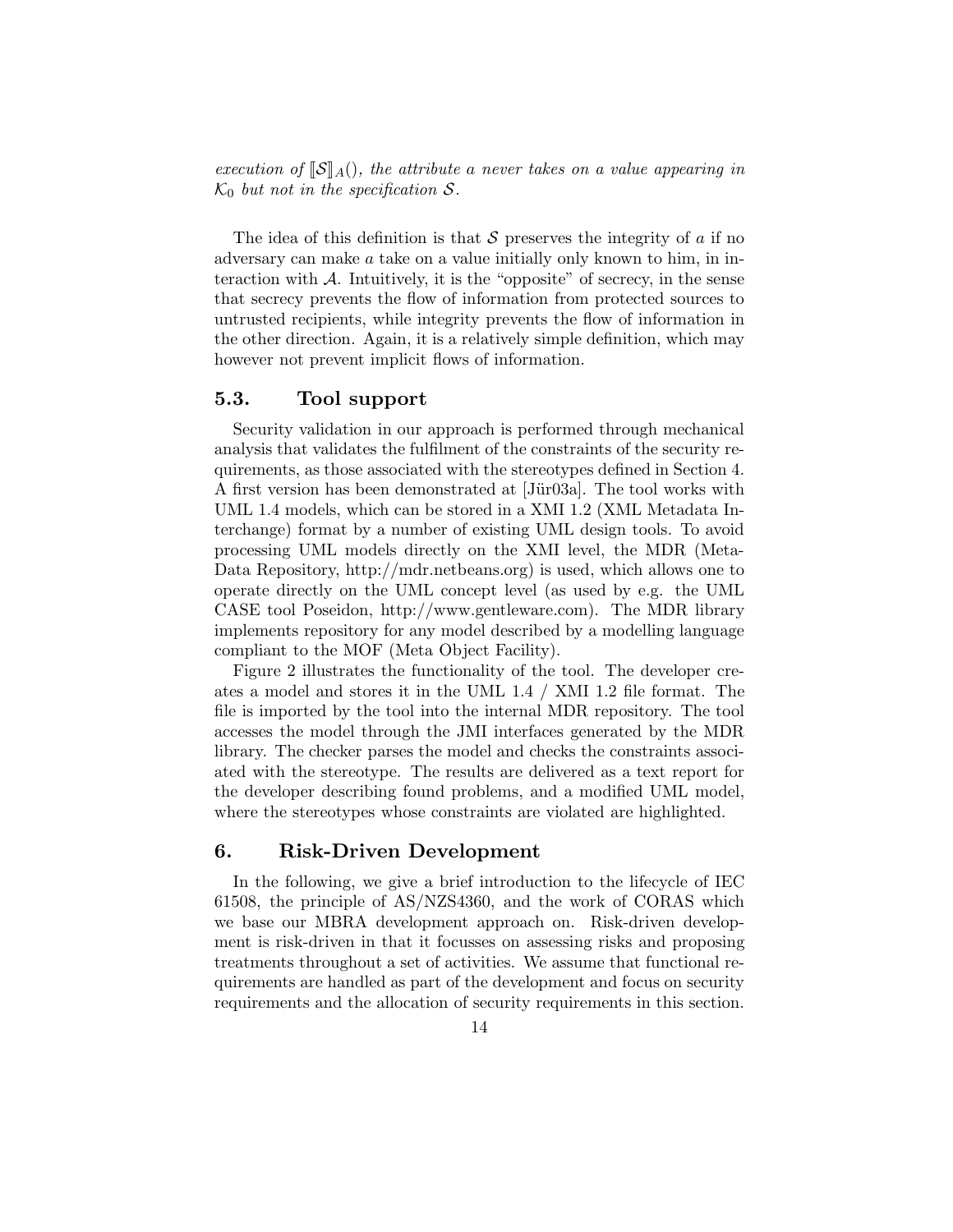

*Figure 2.* The UMLsec analysis tool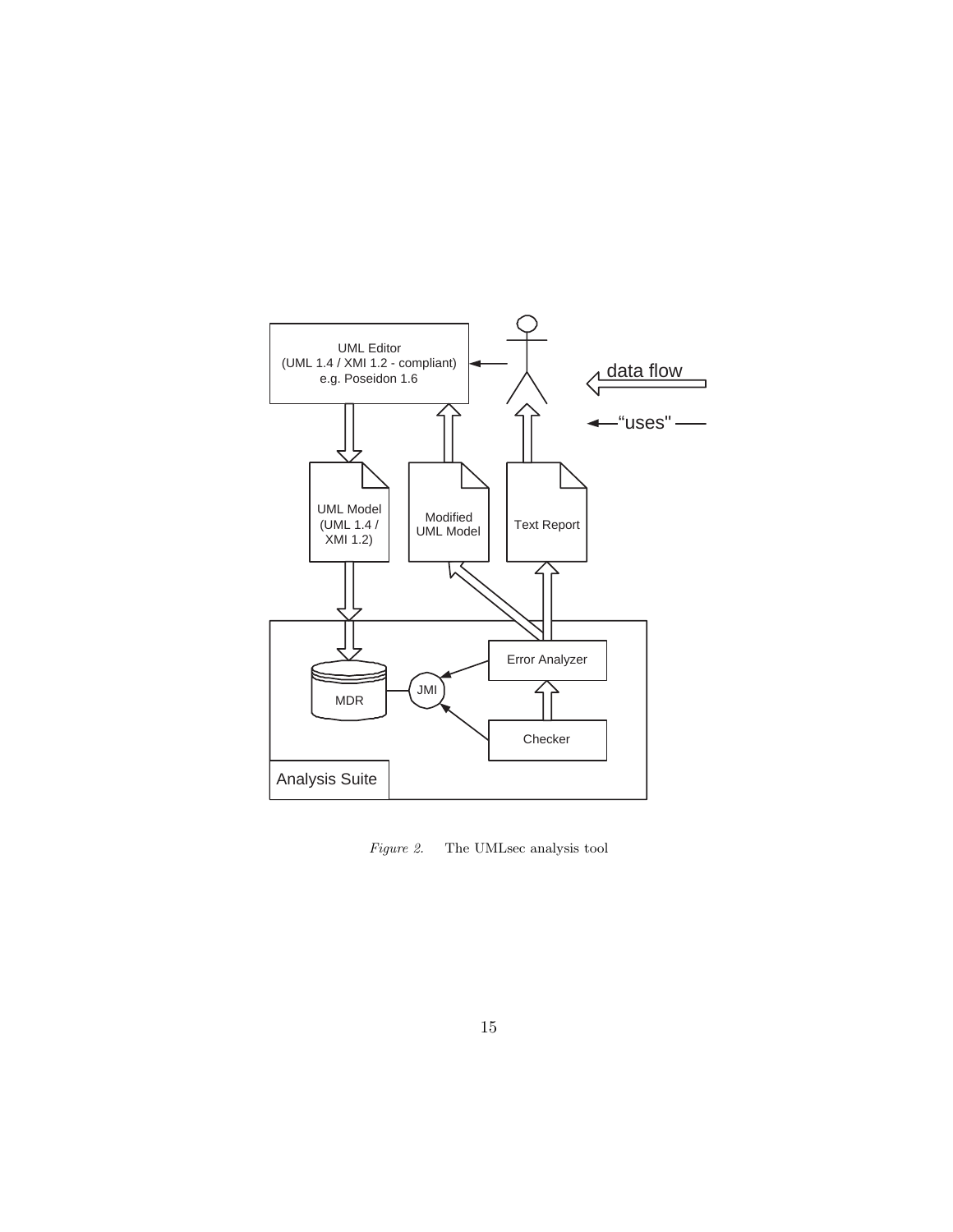### **6.1. IEC 61508**

The IEC standard IEC 61508 (Functional safety of electrical/electronic/ programmable electronic safety-related systems) [IEC] covers important aspects that need to be addressed when electrical, electronic, and programmable devices are used in connection with safety functions. The strategy of the standard is to derive safety requirements from a hazard and risk analysis and to design the system to meet those safety requirements, taking all possible causes of failure into account. The essence is that all activities relating to functional safety are managed in a planned and methodical way, with each phase having defined inputs and outputs [Bro00]. The standard considers all phases in a safety lifecycle, from initial concept, through design, implementation, operation and maintenance to decommissioning. Figure 3 depicts the lifecycle model of IEC 61508.

IEC 61508 applies to any safety-related software in which is implemented as the aforesaid solutions. This includes: (a) software that is part of a safety-related system; (b) software that is used to develop a safety-related system; and (c) the operating system, system software, communication software, human computer interface (HCI) functions, utilities, and software engineering tools used with (a) or (b).

The process consists of the following phases:

- (1) **Concept:** An understanding of the system and its environment is developed.
- (2) **Overall scope definition:** The boundaries of the system and its environment are determined, and the scope of the hazard and risk analysis is specified.
- (3) **Hazard and risk analysis:** Hazards and hazardous events of the system, the event sequences leading to the hazardous events, and the risks associated with the hazardous events are determined.
- (4) **Overall safety requirements:** The specification for the overall safety requirements is developed in order to achieve the required functional safety.
- (5) **Safety requirements allocation:** The safety functions contained in the overall safety requirements specification are allocated to the safety-related system, and a safety integrity level is allocated to each safety function.
- (6) **Overall operation and maintenance planning:** A plan is developed for operating and maintaining the system, and the required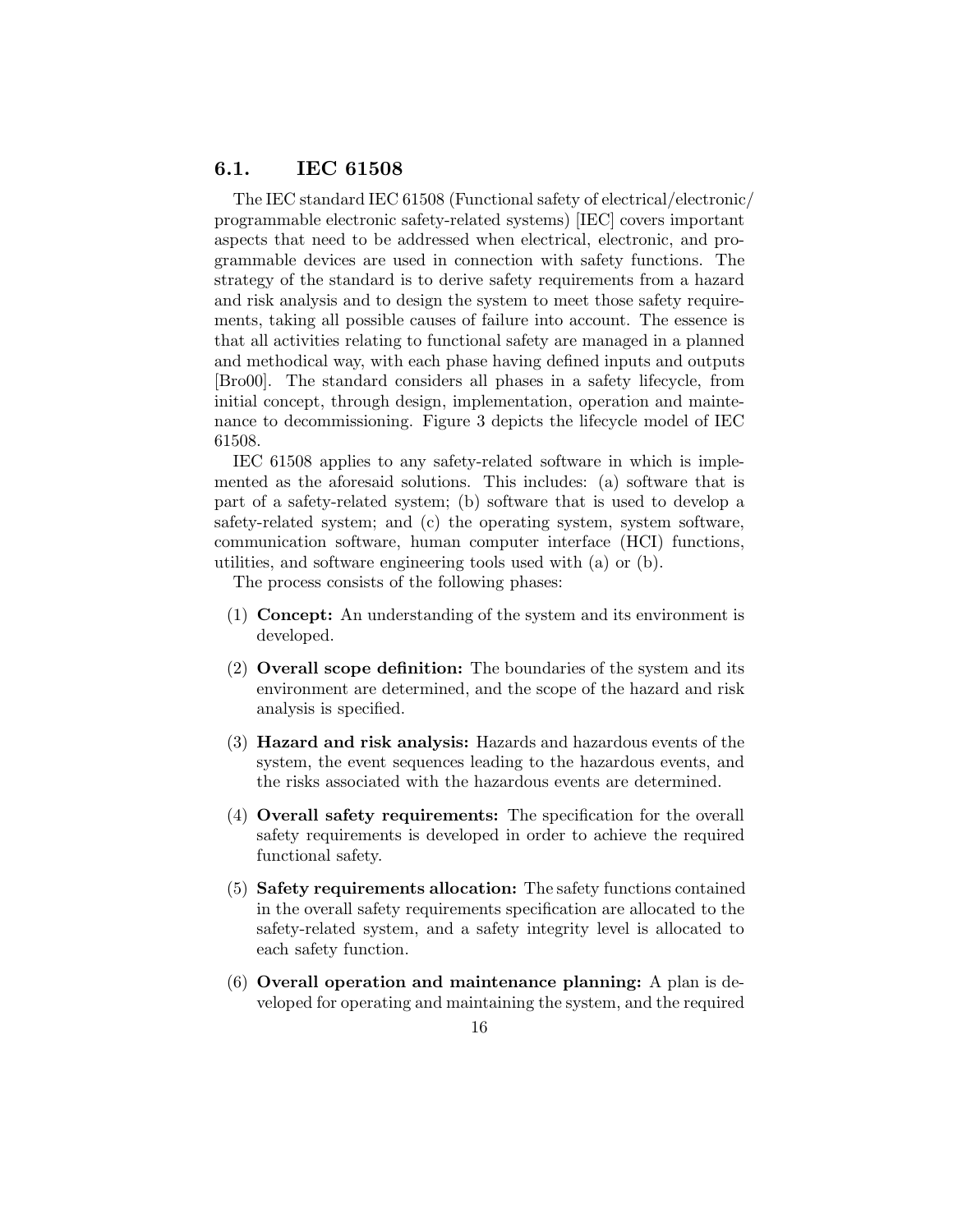

*Figure 3.* Overall safety lifecycle of IEC 61508

functional safety is ensured to be maintained during operation and maintenance.

- (7) **Overall safety validation planning:** A plan for the overall safety validation of the system is developed.
- (8) **Overall installation and commissioning planning:** Plans, ensuring that the required functional safety are achieved, are developed for the installation and commissioning of the system.
- (9) **Safety-related systems:** The Electrical, Electronic and Programmable Electronic Systems (E/E/PES) safety-related system is created conforming to the safety requirements specification.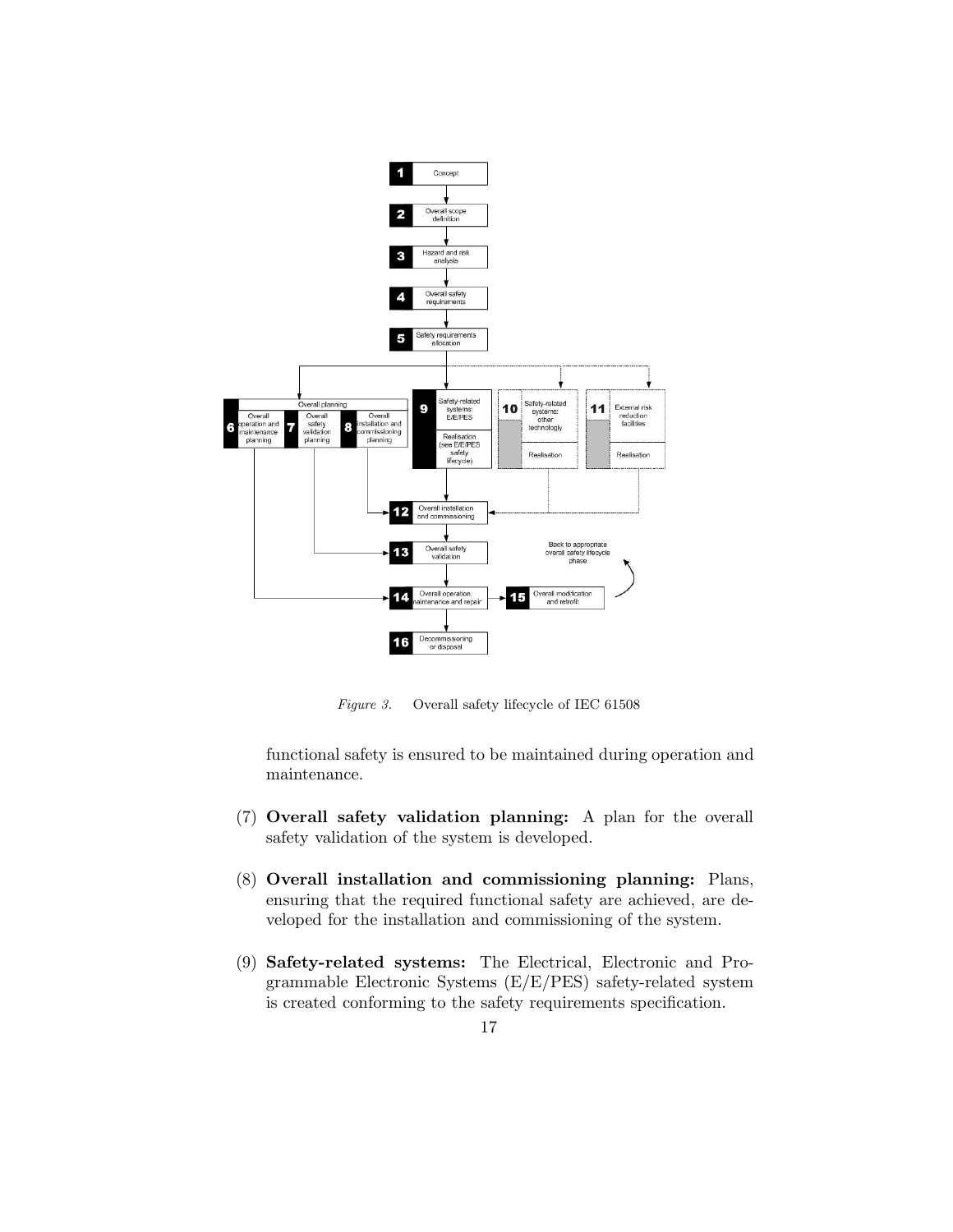- (10) **Safety-related systems (other technology):** Safety-related systems based on other technology are created to meet the requirements specified for such systems (outside scope of the standard).
- (11) **External risk reduction facilities:** External risk reduction facilities are created to meet the requirements specified for such facilities (outside scope of the standard).
- (12) **Overall installation and commissioning:** The Electrical, Electronic and Programmable Electronic Systems (E/E/PES) safetyrelated system is installed and commissioned.
- (13) **Overall safety validation:** The Electrical, Electronic and Programmable Electronic Systems (E/E/PES) safety-related system is validated to meet the overall safety requirements specification.
- (14) **Overall operation, maintenance and repair:** The system is operated, maintained and repaired in order to ensure that the required functional safety is maintained.
- (15) **Overall modification and retrofit:** The functional safety of the system is ensured to be appropriate both during and after modification and retrofit.
- (16) **Decommissioning or disposal:** The functional safety of the system is ensured to be appropriate during and after decommissioning or disposing of the system.

## **6.2. Model-based risk assessment: The CORAS approach**

Model-based risk assessment (MBRA) has been a research topic since the early 80-ies [KM87; GO84] and builds on the concept of applying system modelling when specifying and describing the systems to be assessed as an integrated part of the risk assessment. The CORAS framework is based on the concept of MBRA and employs modelling methodology for three main purposes: (1) To describe the target of evaluation at the right level of abstraction, (2) As a medium for communication and interaction between different groups of stakeholders involved in a risk assessment, and (3) To document risk assessment results and the assumptions on which these results depend.

Figure 4 outlines the sub-processes and activities contained in the CORAS risk management process, which is a refinement of AS/NZS 4360:1999. Further information on the CORAS risk management process can be found in [HdBLS02].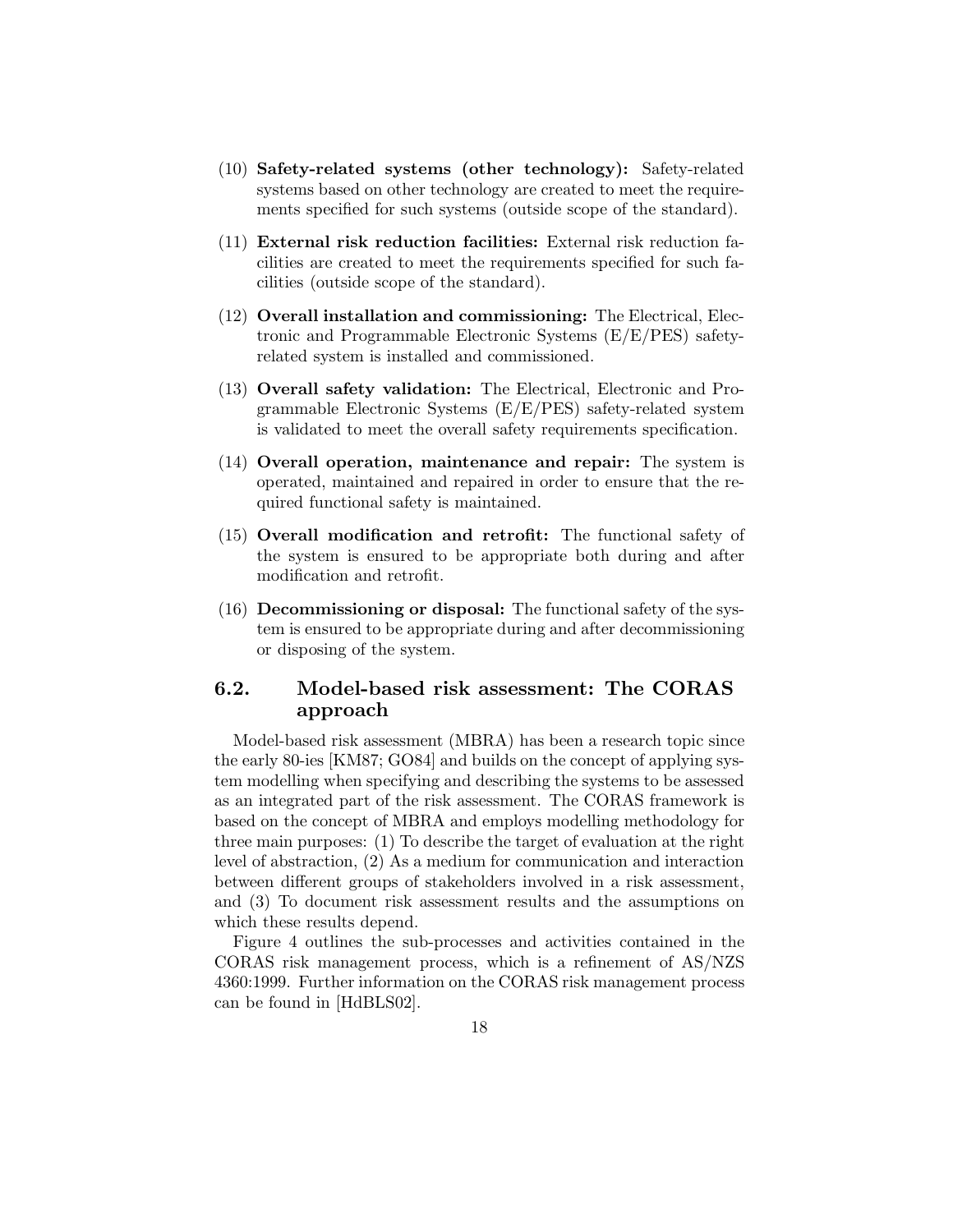#### Sub-process 1: Identify Context

- Activity 1.1: Identify areas of relevance
- · Activity 1.2: Identify and value assets
- Activity 1.3: Identify policies and eva biation criteria
- Activity 1.4: Approval

#### Sub-process 2: Identify Risks

- · Activity 2.1: Identify threats to assets
- $\bullet$  Activity  $2.2$ : Identify vulnerabilities of assets
- · Activity 2.3: Document unwanted *incidents*

#### Sub-process 3: Analyse Risks

- Activity 3.1: Consequence evaluation
- Activity 3.2: Frequency evaluation

#### Sub-process 4: Risk Evaluation

- Activity 4.1: Determine level of risk
- Activity 4.2: Prioritise risks
- Activity 4.3: Categorise risks
- Activity 4.4: Determine interrelationships among risk themes
- $\bullet$  Activity 4.5: Prioritise the resulting risk themes and risks.

### Sub-process 5: Risk Treatment

- Activity 5.1: Identify treatment options
- Activity 5.2: Assess alternative treatment approaches

*Figure 4.* Sub-processes and activities in the CORAS risk management process [HdBLS02]

The integrated system development and risk management process of CORAS is based on the CORAS risk management process, the Reference Model - Open Distributed Processing (RM-ODP), and the Rational Unified Process (RUP). RUP structures system development according to four phases: (1) Inception, (2) Elaboration, (3) Construction, and (4) Transition. As illustrated in Figure 5, these two processes are combined in order to address security throughout the development. In each iteration in the development one assesses a particular part of the system or the whole system at a particular viewpoint according to RM-ODP. For each of the iterations, treatments are evaluated and proposed according to a cost-benefit strategy.

## **7. MBRA Development Process for Security-Critical Systems**

In system development, one usually distinguishes between three levels of abstractions: the requirement specification, the design specification, and the implementation. The design specification is thus a refinement of the requirement specification, and the implementation is a refinement of the design specification.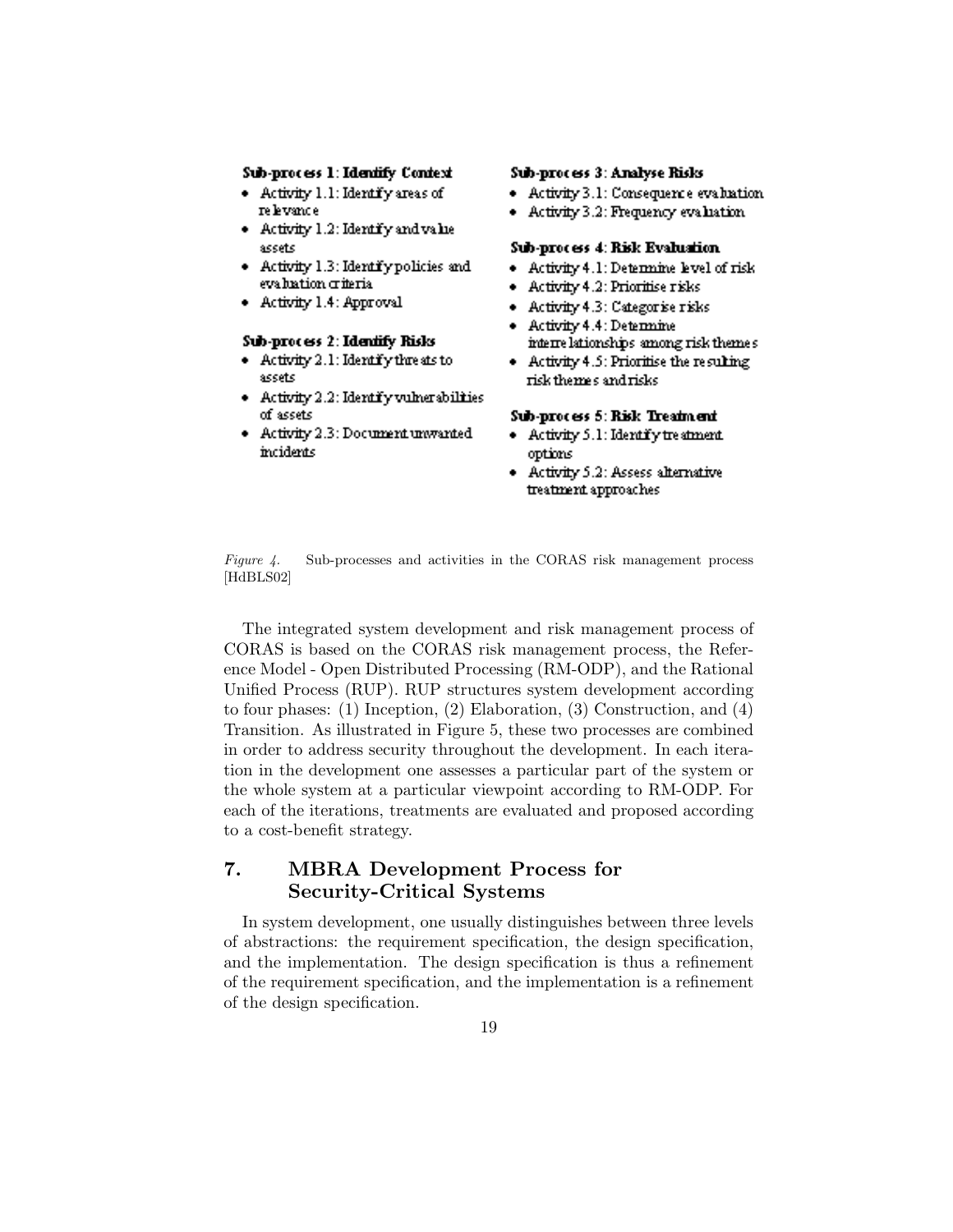

*Figure 5.* The integrated system development and risk management process

In the MBRA development process for security-critical systems (see Figure 6), we make use of the engineering and technical experience gained when developing safety critical systems within the process industry. The development process is based on the concept of handling safety requirements in IEC 61508 and the idea of using models both to document the system and as input to risk management from the CORAS integrated risk management and system development process. The process is both stepwise iterative and incremental. For each iteration more information is added and increasingly detailed versions of the system are constructed through subsequent iterations.

The first two phases concern the specification of concepts and overall scope definition of the system. A system description and a functional requirements proposition are the results of these two phases. This information is further used as input to the preliminary hazard analysis (PHA). By performing a PHA early in the development process, the most obvious and conspicuous potential hazards can be identified and handled more easily and at a lower cost. Furthermore, the PHA aids in the elicitation of security requirements for the system, which is the fourth phase in the development process. Based on the security policy for the involved organizations, security requirements are specified first on the enterprize level and then refined into more technical specifications using UMLsec. Phase 4 targets the identification of security threats using e.g. Security-HazOp [Vog01]. Security threats are then analyzed in terms of finding the frequency of occurrence and potential impacts of the threats. Based on the results from risk analysis, risks are evaluated and either accepted or not accepted. Unacceptable risks are treated by refining or by specifying new security requirements or by introducing safeguards before the risk management step is iterated until no unacceptable risks remain. When the required security level is achieved, the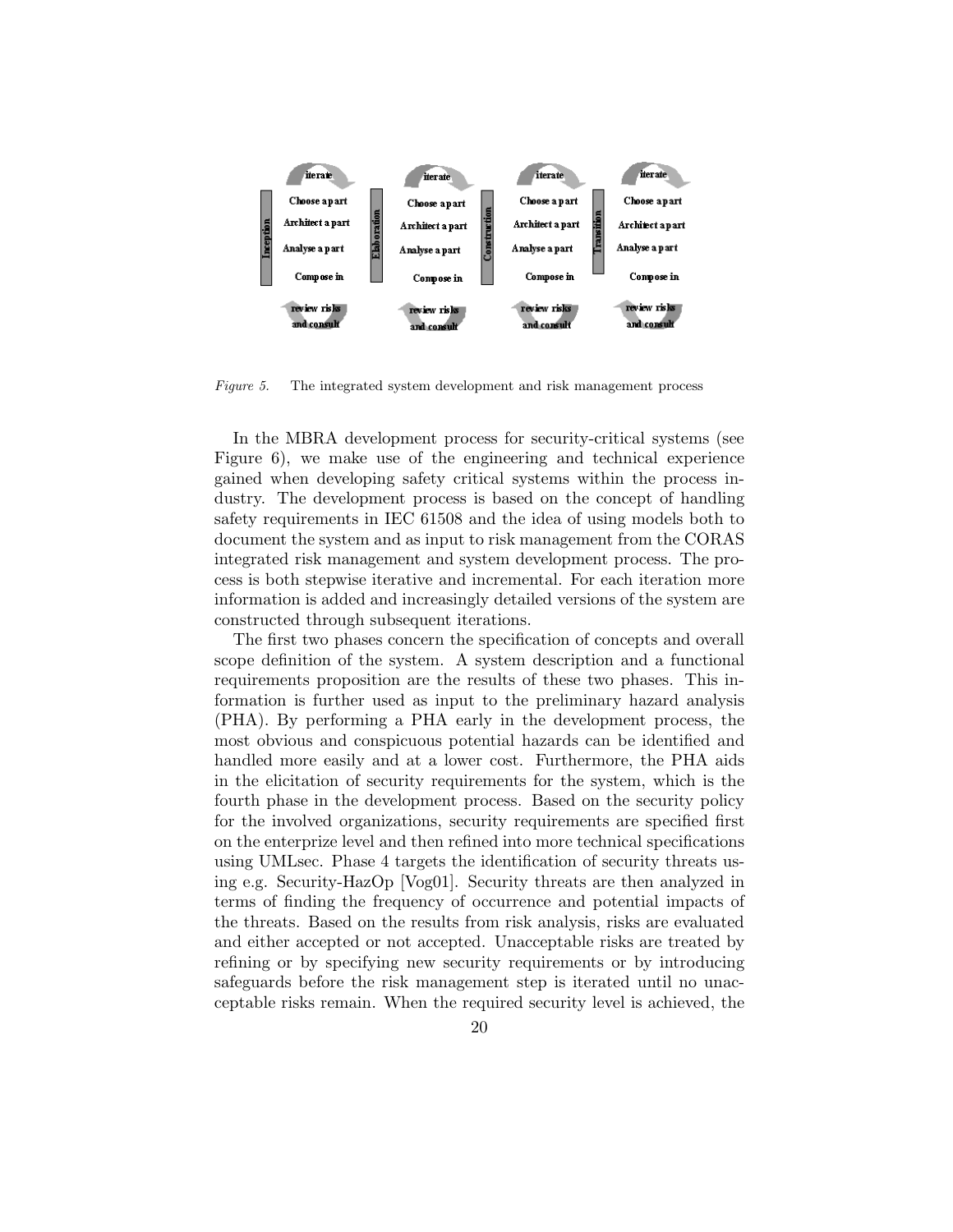system is implemented and tested. If the implemented version is not approved, the process is reiterated from the risk management step. The whole process is iterated from phase 1 whenever updating the system description or the functional requirements.



*Figure 6.* Development process for security-critical systems

## **8. Development of a AIBO-Lego Mindstorm Prototype Using the Approach**

In this Section, we will illustrate the use and applicability of the riskdriven development process for security-critical systems using a AIBO-Lego Mindstorm prototype system. The system is used as a medium of teaching the effect of handling security and safety as an integrated part of development and to test the applicability of techniques and ap-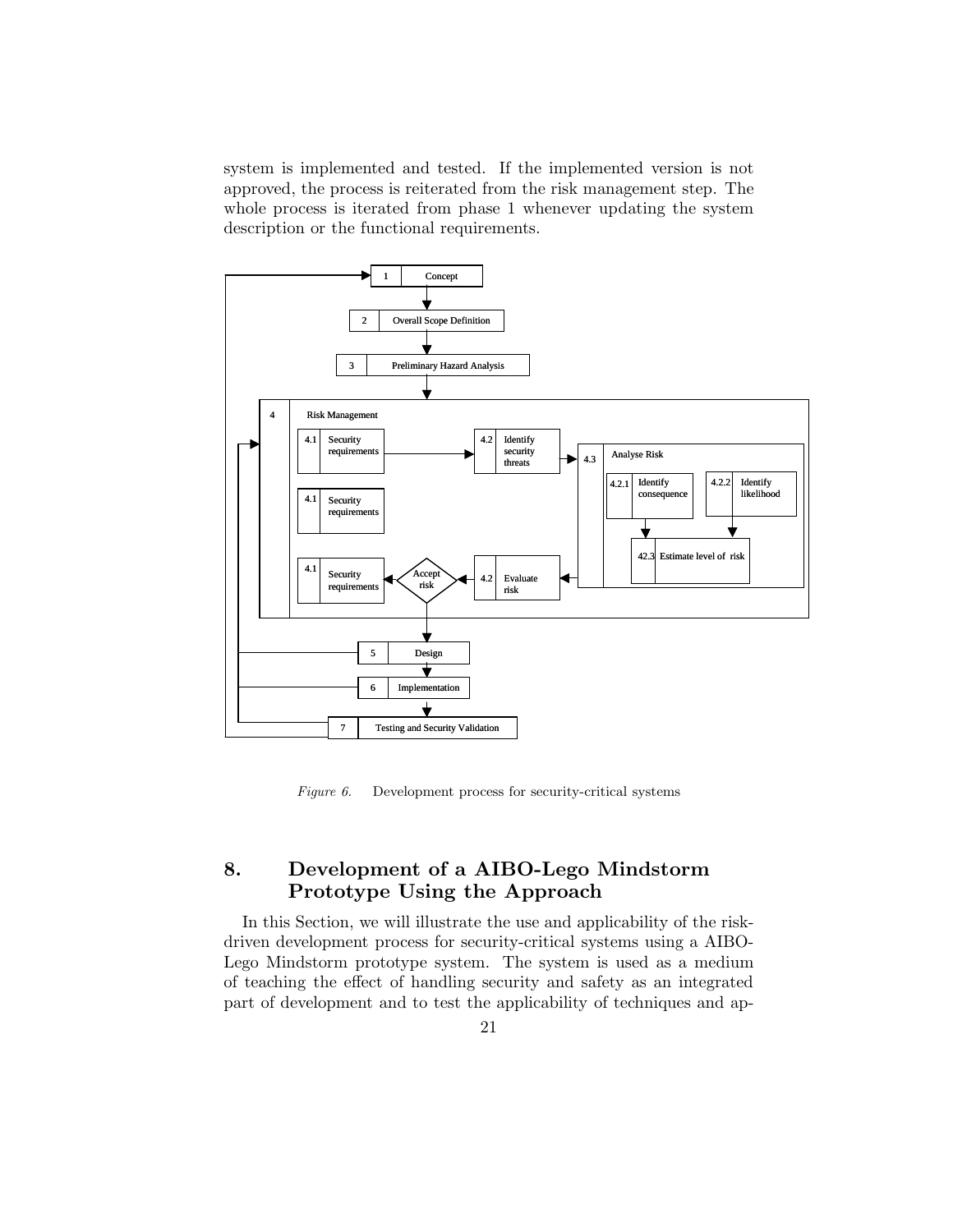

*Figure 7.* Illustration of the prototype system

proaches for development of security-critical systems at the Norwegian University of Science and Technology (NTNU), Norway. The prototype was developed as part of a Master Thesis at NTNU [Sør02] and consists of an prototypical industrial robot and a computerized control and monitoring system. The control system is implemented using Lego Mindstorm and the monitoring system is implemented using Sony AIBO robots as the monitoring system and a PC-controller (portable computer with software) representing the control system. AIBO and PC-controller communicate using WLAN and TCP/IP as depicted in Figure 7.

## **8.1. Concept and overall scope definition**

Concept and overall scope definition constitute the first two phases of the process. The main objective of these two phases is to define the main objective and purpose of the system. The main objective of the Lego-AIBO system is to develop a prototype to investigate the relationship between security threats and safety consequences in a safety critical system that make use of computerized monitoring and control systems. However, in this context we will only look into the security aspects of the computerized monitoring and control system. The main objective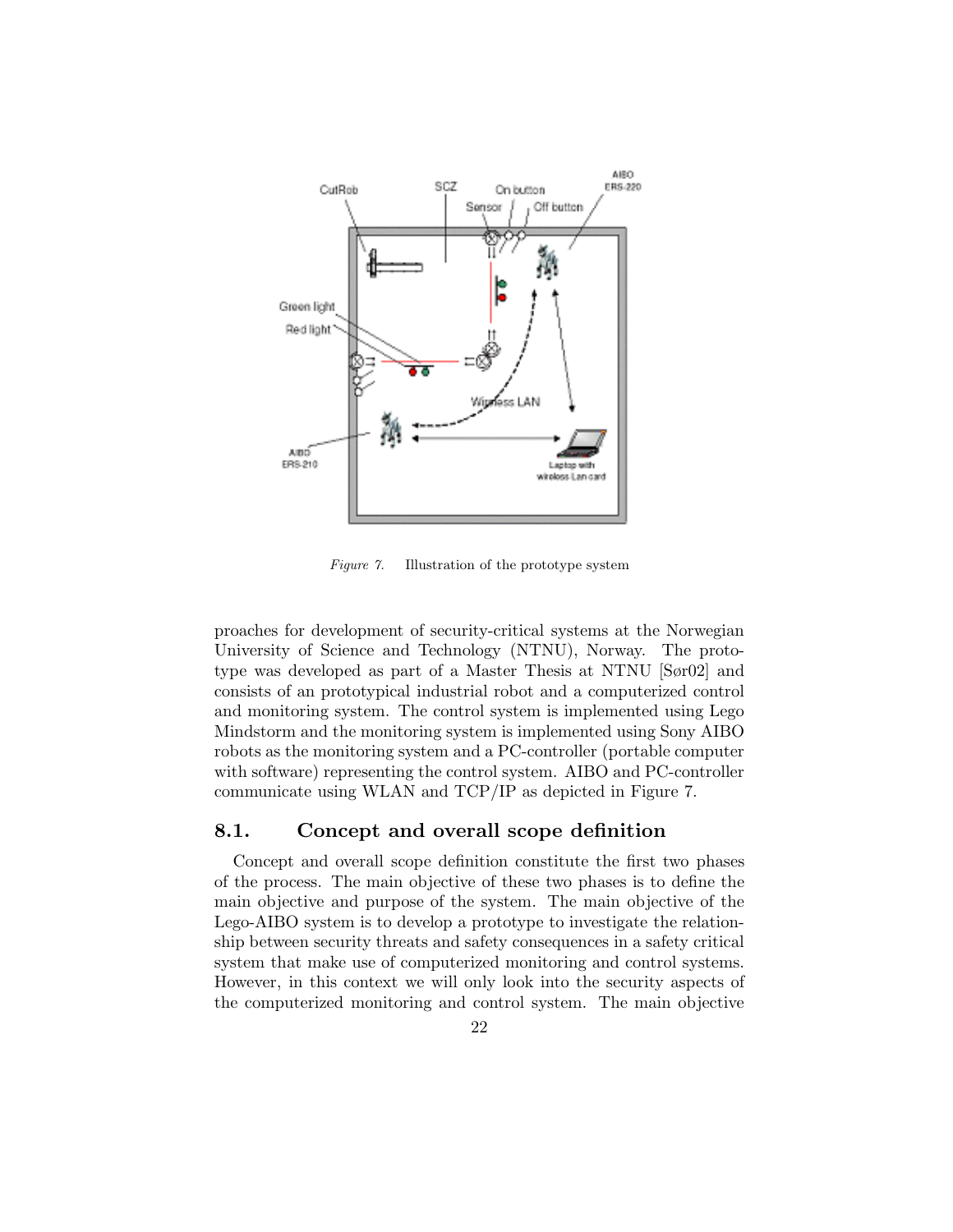

*Figure 8.* The main components of the AIBO-Lego prototype

of these two systems is to monitor all access to the safety zone of the system and prevent unauthorized access to the zone.

The AIBO-Lego prototype system consists of three components, the monitoring system, the control system, and the production system as depicted in Figure 8. The control system receives information from the AIBO (monitoring system), processes this information, and sends instructions to the production system based on the information provided by the AIBO. The main functionality of the interface between the monitoring and the control system, represented by the AIBO and the PCcontroller, is to send and receive information as illustrated in Figure 9.

## **8.2. Preliminary hazard analysis (PHA)**

When the purpose and scope of the system has been established, a preliminary hazard analysis is performed. In this phase, we use Security-HazOp as described in [GWJ01] to identify overall security threats to the system. However, due to space restrictions we will only focus on security threats related to the communication between the monitoring



*Figure 9.* Overview of the main functionality between the AIBO and PC-controller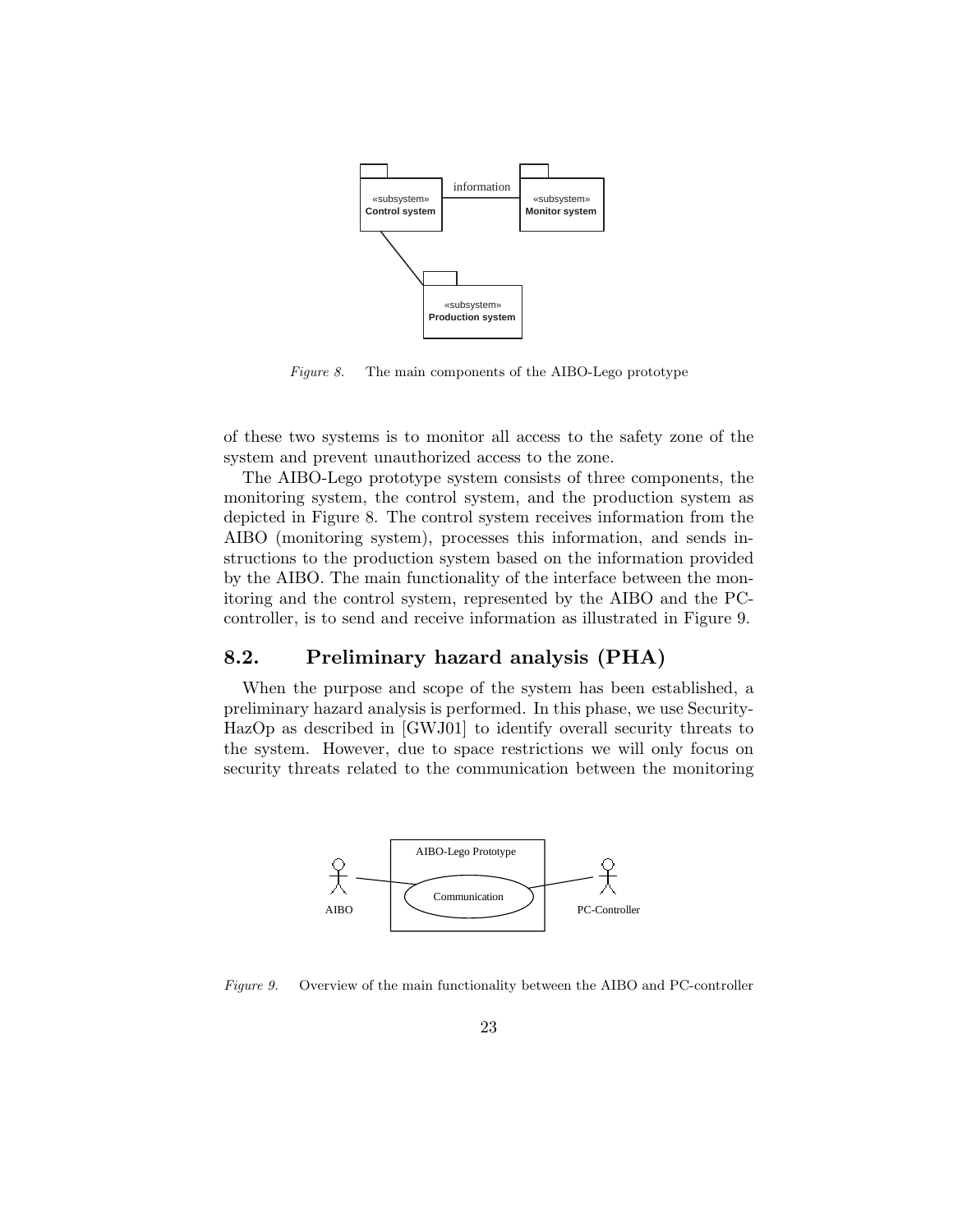| <b>Pre-Guideword</b> | <b>Attribute</b>  | <b>Components</b> | <b>Post-Guideword</b> |  |
|----------------------|-------------------|-------------------|-----------------------|--|
| Deliberate           | <b>Disclosure</b> | <b>AIBO</b>       | Insider               |  |
| Unintentional        | Manipulation      | PC-controller     | <b>Outsider</b>       |  |
|                      | Denial            | Communication     | Technical failure     |  |
|                      | Fabrication       |                   | Virus                 |  |
|                      | Delay             |                   | Physical blocking     |  |

*Figure 10.* Combination of guidewords used for PHA

and control system. The reader is referred to Chapter 9 in [Sør02] for more information on the result of the PHA.

Security-HazOp is an adaptation of the safety analysis method HazOp (Hazard and Operability Analysis) for Security-Critical systems. Security-HazOp make use of the negation of the security attributes as part of the guidewords. Guidewords, in HazOp, is used to guide the brainstorming process when identifying security threats. The reader is referred to [Lev95] for more information on HazOp. Security-HazOp is performed as a brainstorming session using different combinations of sentences of the form:

#### **Pre-Guideword Attribute** *of* **Component** *due to* **Post-Guideword**.

Figure 10 depicts the combination of guidewords used for PHA. Preguideword denotes whether the attack is intentional or not, while attribute is the negation of the security attributes secrecy, integrity, and availability. Components denotes the components that are analyzed and the post-guideword relate to the threat agent who is responsible for the attack.

As input to PHA in a risk-driven development, we use UML diagrams describing the main functionality of the system. These diagrams are called PHA input diagrams. Figure 11 provide an example of a PHA input diagram. PHA input diagrams could be any type of UML diagram, however, since we are mainly concerned with information flow and behavior in Security-Critical systems, one usually uses one or several of the UML behavioral diagrams. Figure 11 depicts a PHA input diagram modelled as a UML sequence diagram. The diagram specifies the main interface between the control and monitoring system in the AIBO-Lego prototype.

When using UML models as input to PHA or other risk analysis methods one goes through each diagram using a set of guidelines. These guidelines specify two things: Firstly, the information provided by the specific UML diagram that should be used as input, and secondly, how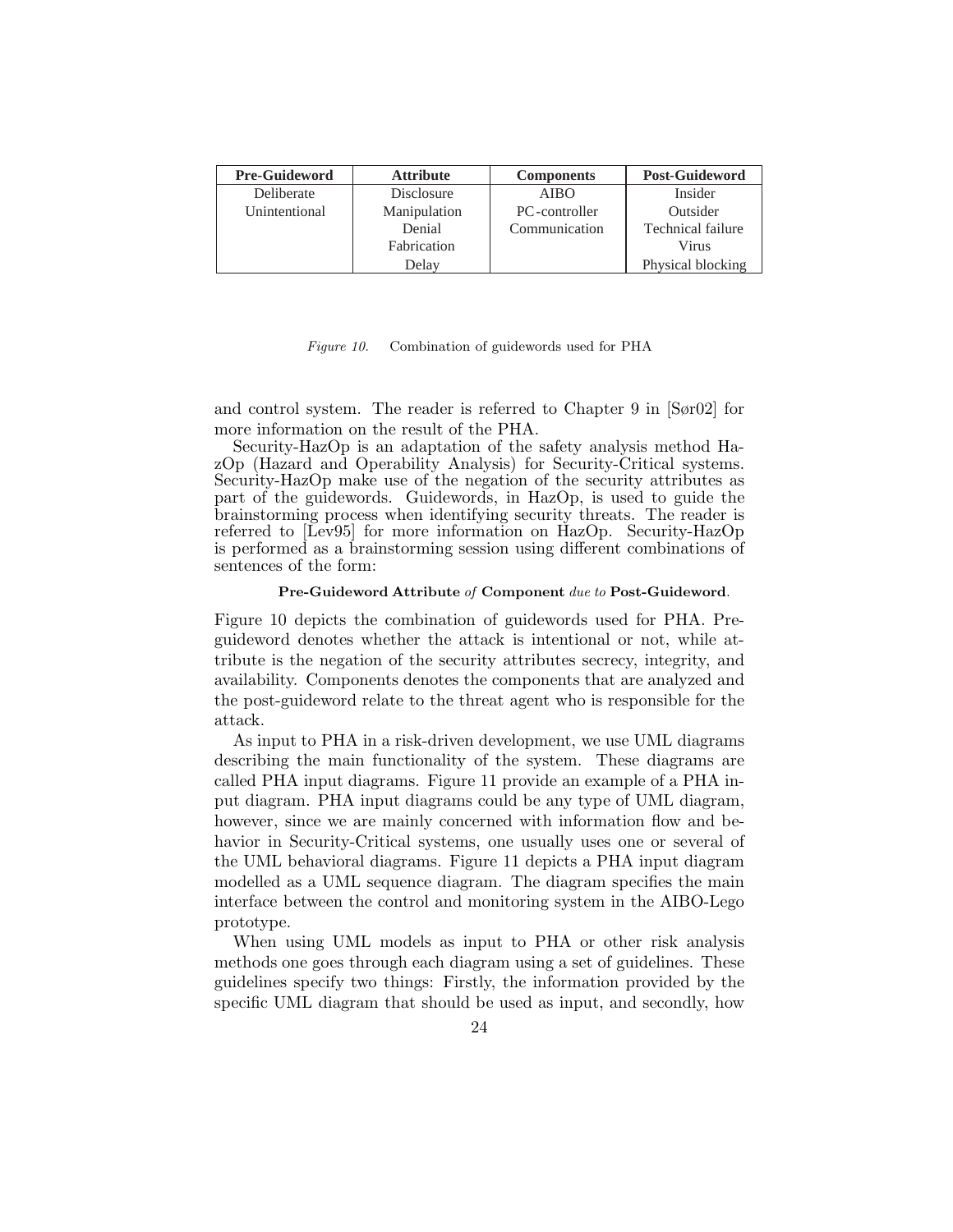to use the information as input to risk analysis methods. The risk analysis methods supported are HazOp (Hazard and Operability analysis), FME(C)A (Failure Mode, Effect, and Criticality Analysis, and FTA (Fault Three Analysis). Currently, all UML 1.4 diagrams are supported by the guidelines (will be updated to support UML 2.0 when finalized). As an example we will describe the guideline for using UML sequence diagrams as input to HazOp. The reader is referred to  $[GSD<sup>+</sup>03]$  for more information on the guidelines.

HazOp is organized as structured brainstorming using a group of experts. The brainstorming meetings consist of a set of experts, a risk analysis leader, and a risk analysis secretary. The risk analysis leader goes through the set of guidelines as already explained, while the secretary records the result from the brainstorming during the meeting. The result from the brainstorming is recorded in a HazOp table, as illustrated in Figure 12. The columns *Pre-Guideword*, *Attribute*, and *Post-Guideword* are the same as described in Figure 10. The column *ID* is used to assign a unique id to the threat scenario, while the column *Asset* denotes the information from the UML diagram being analyzed. For the guideline for use of UML sequence diagrams as input to HazOp, assets are represented as either messages or objects. Generally, an asset is something of value to one or more stakeholders and can be anything from a particular piece of information to a physical computer or other equipment. Assets are typically derived from requirement specifications. For more information on how to identify assets, see  $[GSD<sup>+</sup>03]$ . The column *Component* denotes the part of the system the asset is part of or connected to. In the case of the example, we are looking at the communication between the AIBO and the PC-Controller. The column *Threat* describes the event that may happen. In the example, the threat is derived from combining pre-guideword, attribute, asset, and components,



*Figure 11.* PHA input diagram as UML sequence diagram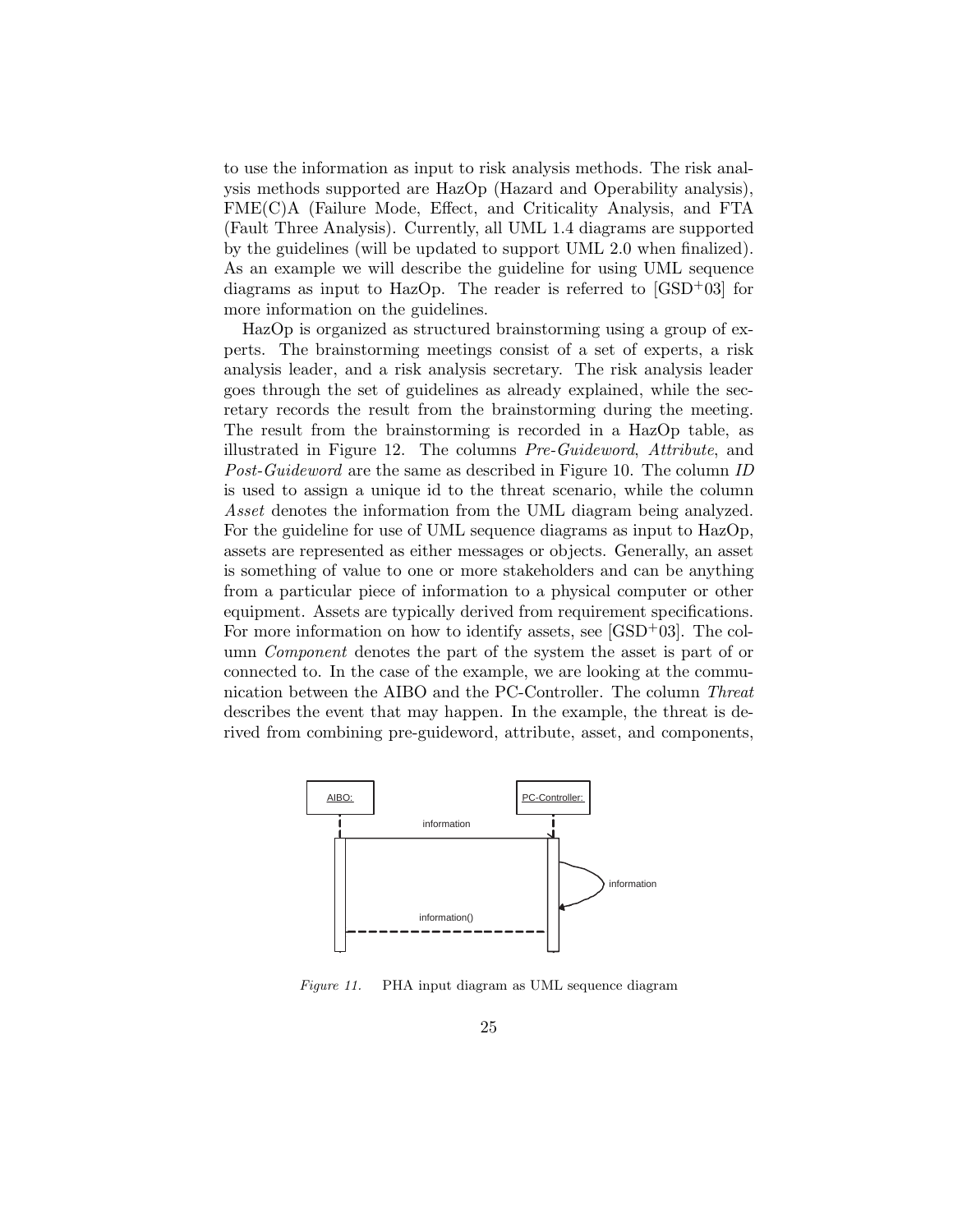for example *deliberate manipulation of information on communication channel*, which gives the threat *Incorrect, but valid information*. The column *Threat scenario* describes who or what causes the threat to occur and the column *Unwanted incident* describes what happens if the threat occurs. In the example death or severe damage to personnel is the unwanted incident of the threat that incorrect, but valid information is sent on the communication channel because an outsider has altered the information.

We use the UML sequence diagram in Figure 11 as the PHA input diagram. PHA input diagrams specify both the structural and behavioral aspects of a system, and one typically makes use of a set of UML diagrams as PHA input diagrams in order to cover both aspects during risk analysis. Sequence diagrams describe the behavior of the system.

Figure 12 provides an example of a PHA with Figure 11 as PHA input diagram.

|    | Pre-      | Asset | <b>Attribute</b> | Component                                                  | Post-     | <b>Threat</b> | <b>Threat</b>                  | Unwanted  |
|----|-----------|-------|------------------|------------------------------------------------------------|-----------|---------------|--------------------------------|-----------|
|    | Guideword |       |                  |                                                            | Guideword |               | scenario                       | incident  |
| 1a |           |       |                  | Deliberate Information Manipulation Communication Outsider |           | Incorrect,    | Outsider                       | Death or  |
|    |           |       |                  |                                                            |           | but valid     | alters                         | severe    |
|    |           |       |                  |                                                            |           |               | information information damage |           |
|    |           |       |                  |                                                            |           |               |                                | to        |
|    |           |       |                  |                                                            |           |               |                                | personnel |

*Figure 12.* Example of use of guideline for use of UML sequence diagram as input to Security-HazOp

The main result from PHA is a list of security threats which are then used as input to a security requirement specification and allocation, which is the next phase in the development process. In this context, we focus on the security attribute integrity and the security threats related to breach of integrity. We look into the communication between the AIBO robot and the PC controller where any alteration, being either accidental or intentional, may lead to unauthorized access to the system, which might lead to death or serious damage to either unauthorized or authorized personnel. Since we are dealing with a distributed object–oriented system we need to make use of secure communication link between the monitoring and control system (see Section 3) to ensure integrity for information in transit. This can be ensured by encrypting the communication link, which is WLAN using TCP/IP as the communication protocol, between the AIBO and the PC controller.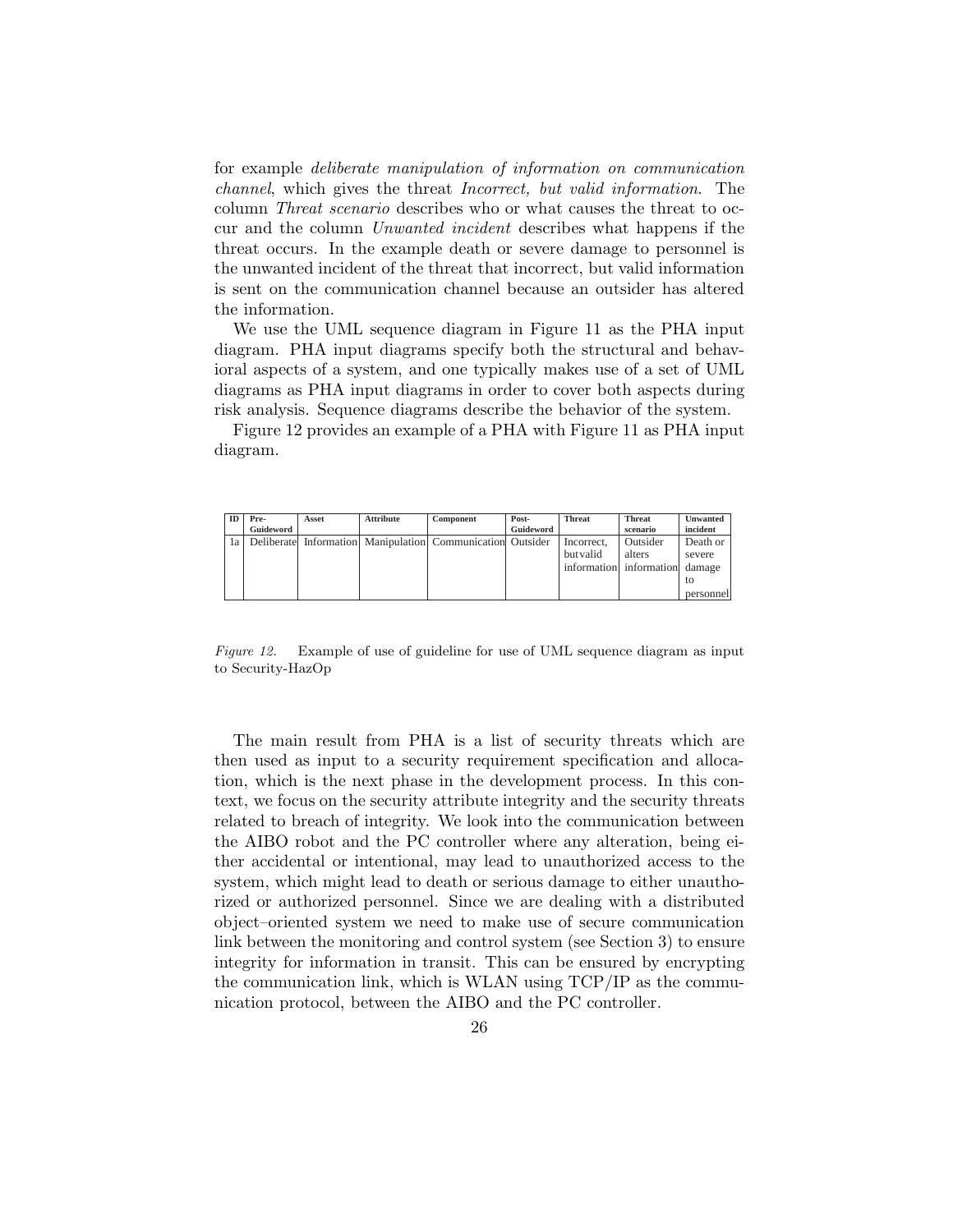

*Figure 13.* Security requirement for integrity preservation of the communication between AIBO and PC-controller

The treatment option is transformed into security requirements in the next phase of the development process, which is the risk management and specification of security requirements phase.

## **8.3. Risk management and specification of security requirements**

Risk management concerns the following activities:

- specifying security requirements addressing security threats from PHA,
- **Performing risk identification to reveal unsolved security issues,** and
- analyzing and proposing treatments for the unsolved issues evaluated as not acceptable.

In our example, the PHA sketched in the previous section identified the need to preserve the integrity of the communication between AIBO and the PC-controller. In this phase in the development, we specify the security requirements using UMLsec. We make use of the UMLsec stereotype  $\%$  data security  $\%$  and the {integrity} as defined in Section 4 to fulfill the demand on preserving integrity of data in transit. Figure 13 depict the specification of the security requirement integrity preservation specifying the communication as  $\%$  data security  $\%$  and specifying the data in need of protection using the {integrity}.

As defined in Sect. 4 and Sect. 5, for an adversary type *A* and a stereotype *s*, we have  $\text{Threats}_A(s) \in \{\text{delete}, \text{read}, \text{insert}, \text{access}\},$  which are the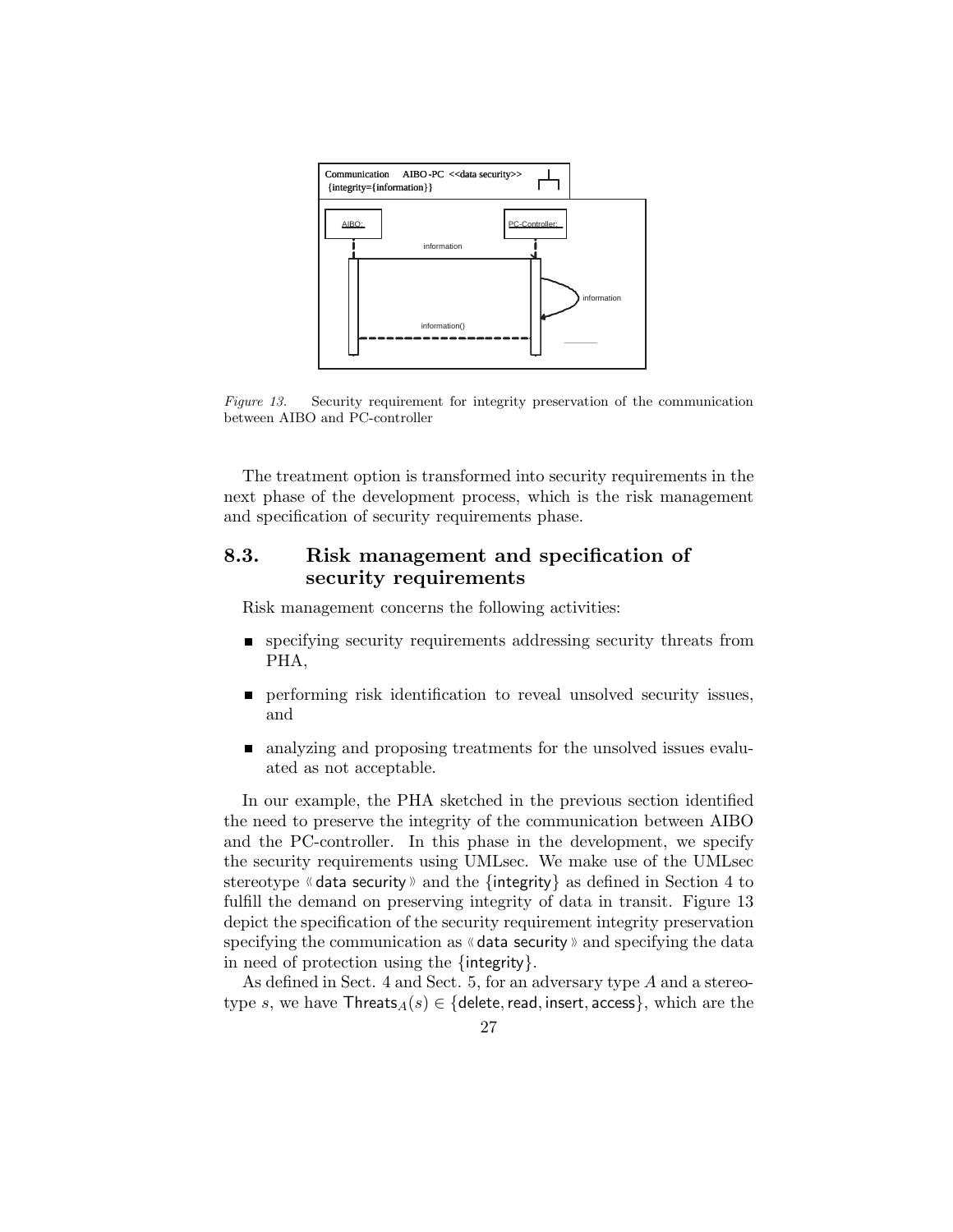actions that adversaries are capable of with respect to physical links or nodes stereotyped with *s*. Specifying the security requirement for preservation of integrity is done using the UMLsec stereotype « data security » in connection with the {integrity} on the transport layer of the model, and the stereotype « secure links » on the physical layer. The constraint on the communication links between AIBO and PC-controller is that for each dependency  $d$  with stereotype  $\kappa$  integrity  $\kappa$  between components on nodes  $n \neq m$ , we have a communication link *l* between *n* and *m* with stereotype *t* such that insert  $\notin$  Threats<sub>*A*</sub>(*s*).

In the next phase of the development process, the security requirements are addressed and allocated through treatment options. This is further implemented and validated during the testing and security validation phase of the development.

#### **8.4. Design and implementation**

Design in this context relates to the allocation of security requirements, while implementation relates to the actual implementation of the requirements according to the design specification.

During the PHA and the risk management and specification of security requirements, we identified the need to preserve the integrity of the communication between the AIBO, representing the monitoring system, and the PC-controller, representing the control system. The communication link between the AIBO and the PC-controller is a WLAN connection, which is not encrypted by default. We address this requirement by making use of encryption according to the encryption protocol depicted in Figure 14.

We thus decide to create a secure channel for the sensitive data that has to be sent over the untrusted networks, by making use of cryptography. As usual, we first exchange symmetric session keys for this purpose. Let us assume that, for technical reasons, we decide not to use a standard and well-examined protocol such as SSL but instead a customized key exchange protocol such as the one in Fig. 14. The goal is to exchange a secret session key *K*, using previously exchanged public keys *K<sup>C</sup>* and *KS*, which is then used to sign the data *s* which should satisfy integrity before transmission. Here  $\{M\}_K$  is the encryption of the message M with the key K,  $Sign_K(M)$  is the signature of the message M with K, and :: denotes concatenation.

One can now again use stereotypes to include important security requirements on the data that is involved. Here, the stereotype « critical data » labels classes containing sensitive data and has the associated tags {secrecy}, {integrity}, and {fresh} to denote the respec-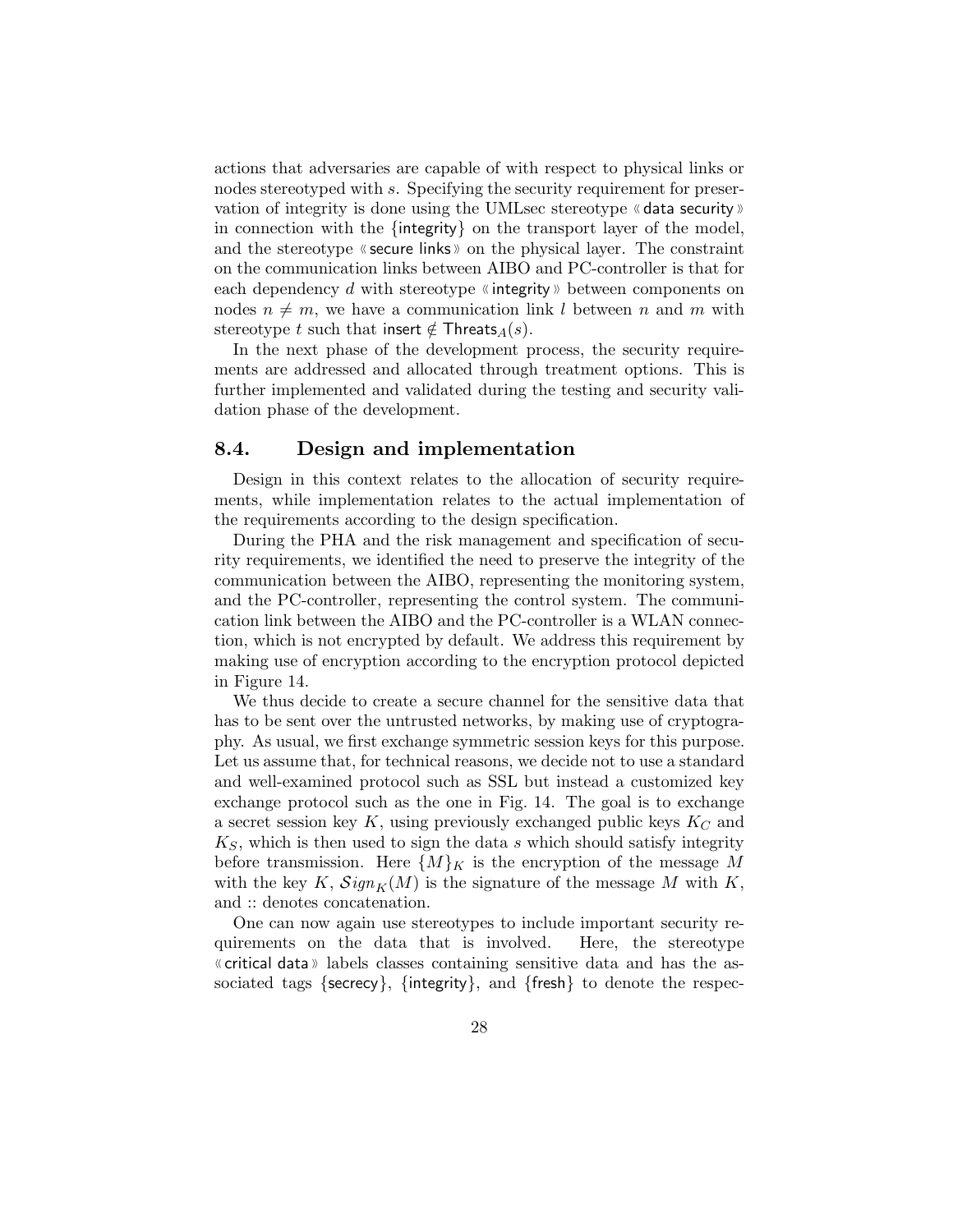

*Figure 14.* Key exchange protocol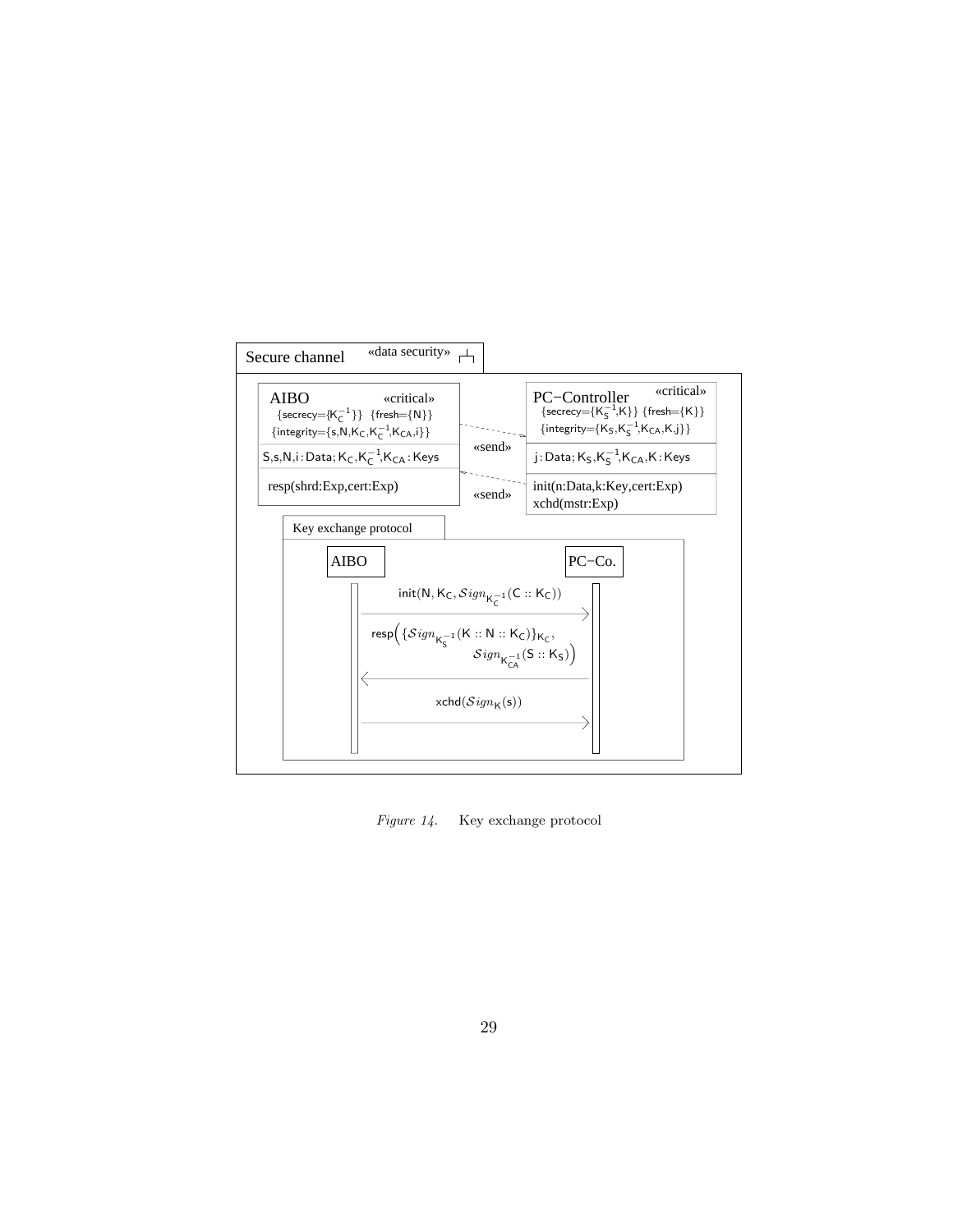tive security requirements on the data. The constraint associated with « data security » then requires that these requirements are met relative to the given adversary model. We assume that the standard adversary is not able to break the encryption used in the protocol, but can exploit any design flaws that may exist in the protocol, for example by attempting so-called "man-in-the-middle" attacks (this is made precise for a universal adversary model in Sect. 5.1). Technically, the constraint then enforces that there are no successful attacks of that kind. Note that it is highly non-trivial to see whether the constraint holds for a given protocol. However, using well-established concepts from formal methods applied to computer security in the context of UMLsec, it is possible to verify this automatically.

We refer to [Sør02] for further details on these two phases in the development process.

### **8.5. Testing and security validation**

Testing and security validation target both the testing of functional requirements and the validation of the fulfillment of security requirement. In this context, we refer to other sources for testing strategies such as [Pat00] and will only discuss and illustrate how to perform the security validation.

Security requirements are specified using UMLsec and the security validation is performed using the tool support for UMLsec as described in Section 5.3.

### **9. Conclusion**

Traditionally, software development processes do not offer particular support for handling security requirements. In most cases, security issues are only considered after the fact, which is both costly and resource demanding. Security should therefore be handled as an integrated part of system development. The focus is on providing an adequate level of security given resource bounds on time and money.

We have presented a MBRA development process for security-critical systems based on the safety standard IEC 61508 and integrated system development and risk management process of CORAS. The process consists of seven phases:

#### (1) Concept,

- (2) Scope definition,
- (3) Preliminary Hazard Analysis,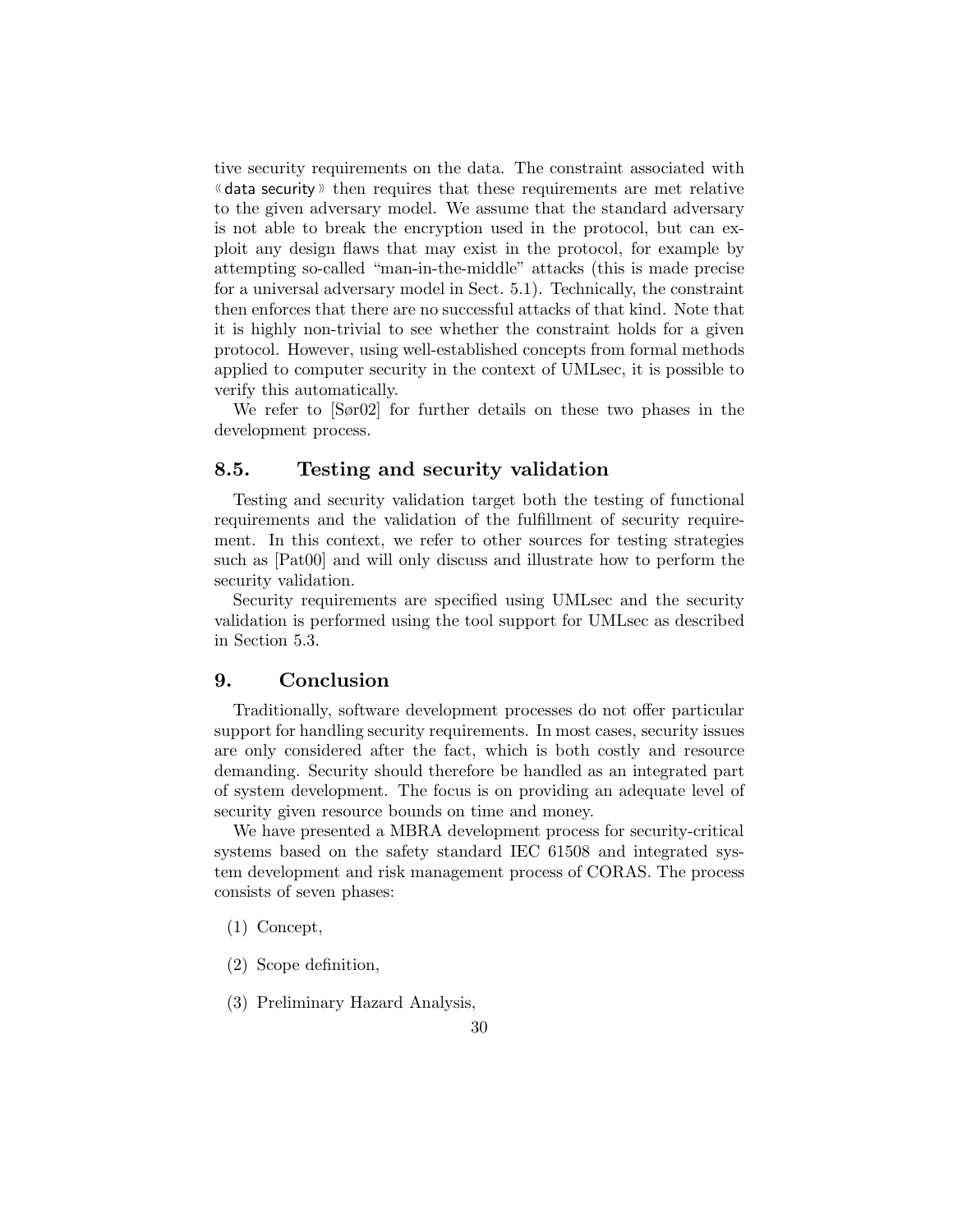- (4) Risk Management,
- (5) Design,
- (6) Implementation, and
- (7) Testing and security validation.

The main aim is to use models not only to specify and document the system, but also as input into the PHA and risk management.

In our approach, models are used for five purposes:

- (1) precise specification of non-functional requirements,
- (2) as a medium to communicate non-functional requirements,
- (3) to describe the target of assessment,
- (4) as a medium to communicate risk assessment results, and
- (5) to document risk assessment results.

Furthermore, models are also used for security validation using tool support for UMLsec. The main purpose of this is to validate that the implementation fulfills the security requirements.

The process is illustrated using an AIBO-Lego Mindstorm prototype system, where the focus is on the computerized part of the system and how security threats may affect the safety of the system. However, the process is designed for security-critical system in general and target both small web applications as well as large scale production systems.

### **Acknowledgments**

The work is based on the results from the IST-project CORAS and the work done by the 11 partners in this project and the Master Thesis of Karine Sorby, NTNU, Norway.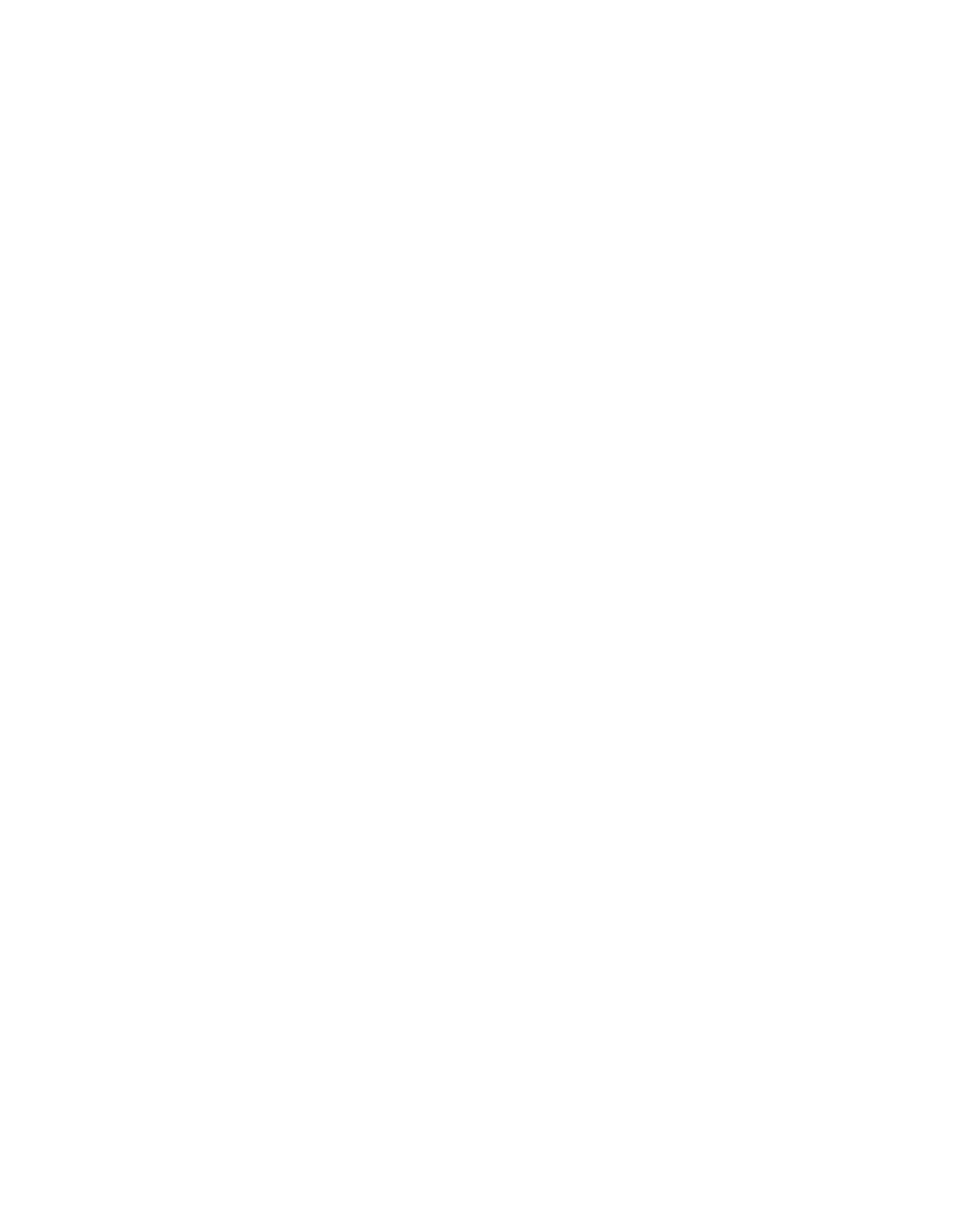## **References**

AS/NZS 4360:1999. Risk management. Standards Australia, Strathfield, 1999.

- B. Barber and J. Davey. The use of the ccta risk analysis and management methodology cramm in health information systems. In K.C. Lun, P. Degoulet, T.E. Piemme, and O. Rienhoff, editors, *MEDINFO 92*, pages 1589–1593, Amsterdam, 1992. North Holland Publishing Co.
- S. Brown. Overview of iec 61508: design of electrical/electronic/programmable electronic safety-related systems. *Computing Control Engineering Journal*, 11:6–12, February 2000.
- CORAS, The CORAS Intregrated Platform. Poster at the CORAS public workshop during ICT-2002, 2002.
- DoD. Military standard: System safety program requirements. Standard MIL-STD-882B, Department of Defense, Washington DC 20301, USA, 30 March 1984.
- D. Dolev and A. Yao. On the security of public key protocols. *IEEE Transactions on Information Theory*, 29(2):198–208, 1983.
- E.B. Fernandez and J.C. Hawkins. Determining role rights from use cases. In *Workshop on Role-Based Access Control*, pages 121–125. ACM, 1997.
- G. Georg, R. France, and I. Ray. An aspect-based approach to modeling security concerns. In Jürjens et al.  $[JCF<sup>+</sup>02]$ .
- S.B. Guarro and D. Okrent. The logic flowgraph: A new approach to process failure modeling and diagnonsis for disturbance analysis applications. *Nuclear Technology*, page 67, 1984.
- B.A. Gran, N. Stathiakis, G. Dahll, R. Fredriksen, A. P-J.Thunem, E. Henriksen, E. Skipenes, M.S. Lund, K. Stlen, S.H. Houmb, E.M. Knudsen, and E. Wislff. The coras methodology for model-based risk assessment. Technical report, IST Technical Report, http://sourceforge.coras.org/, 2003.
- B.A. Gran, R. Winther, and O-A. Johnsen. Security assessments for safety critical systems using hazops. In *In Proceeding of Safecomp 2001*, 2001.
- S.-H. Houmb, F. den Braber, M. Soldal Lund, and K. Stolen. Towards a UML profile for model-based risk assessment. In Jürjens et al.  $[JCF^+02]$ .
- IEC 61508: 2000 Functional Safety of Electrical/Electronic/Programmable Electronic (E/E/PE) Safety-Related Systems".
- J. Jürjens, V. Cengarle, E. Fernandez, B. Rumpe, and R. Sandner, editors. *Critical Systems Development with UML*, number TUM-I0208 in TUM technical report, 2002. UML'02 satellite workshop proceedings.